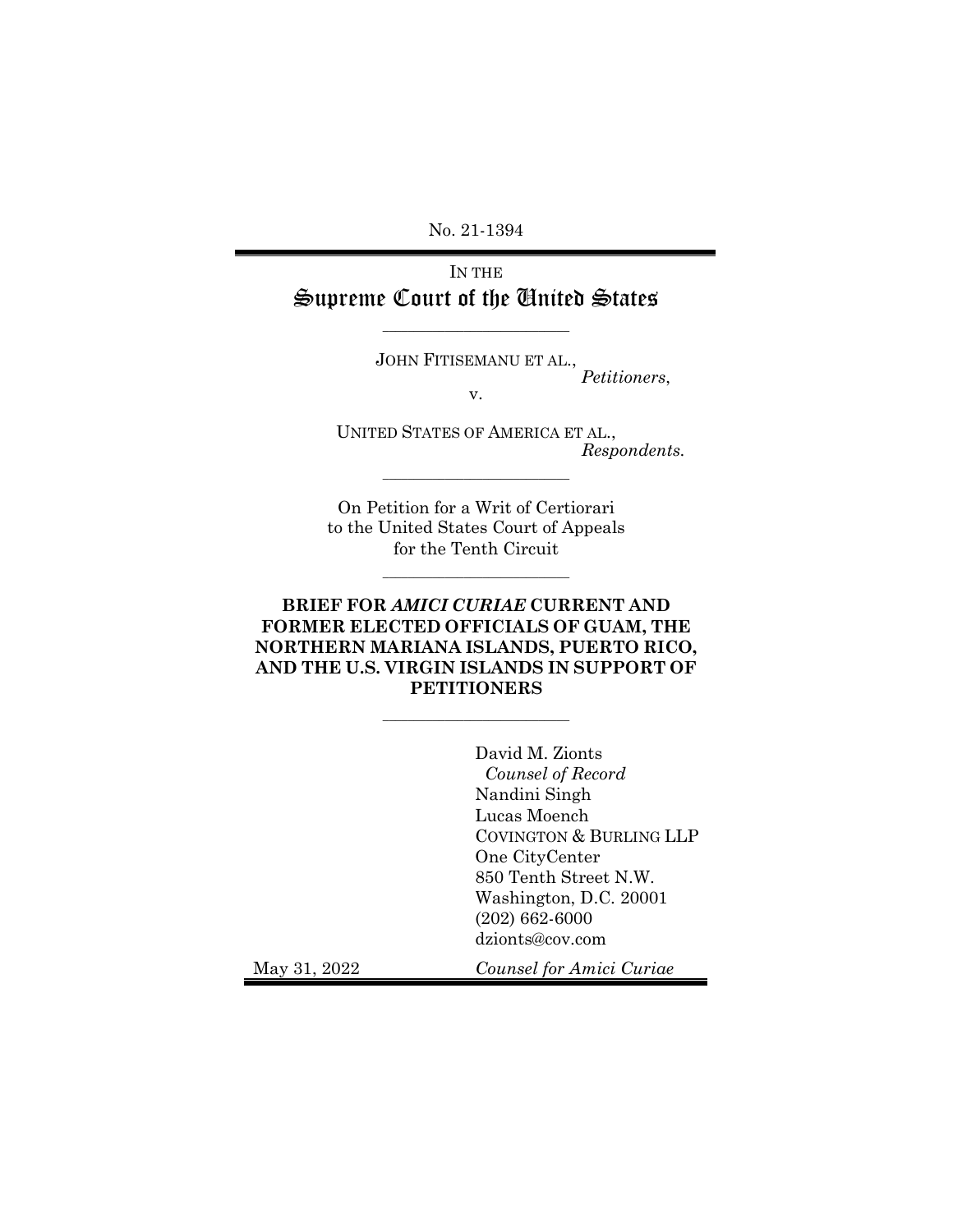# **TABLE OF CONTENTS**

| INTRODUCTION AND SUMMARY OF                                                                                                                                                          |  |
|--------------------------------------------------------------------------------------------------------------------------------------------------------------------------------------|--|
|                                                                                                                                                                                      |  |
| The Court's Review Is Necessary to Provide<br>Ι.<br>Constitutional Certainty to the U.S. Citizens<br>Born in Guam, the Northern Mariana<br>Islands, Puerto Rico, and the U.S. Virgin |  |
| II. The Court's Review Is Necessary to Overrule<br>the <i>Insular Cases</i> and Stop Their Continuing                                                                                |  |
| III.U.S. Citizenship Is Compatible with the<br>Territories' Political Autonomy, Legal<br>Traditions, and Cultural Heritage 16                                                        |  |
| A. U.S. Citizenship Is Compatible with the<br>Territories' Right to Self-Determination 17                                                                                            |  |
| B. U.S. Citizenship Is Compatible with the                                                                                                                                           |  |
| C. U.S. Citizenship Is Compatible with the<br>Preservation of Each Territory's<br>Distinctive Cultural Heritage 21                                                                   |  |
|                                                                                                                                                                                      |  |
| The Northern Mariana Islands  22<br>2.                                                                                                                                               |  |
| 3.                                                                                                                                                                                   |  |
| 4.                                                                                                                                                                                   |  |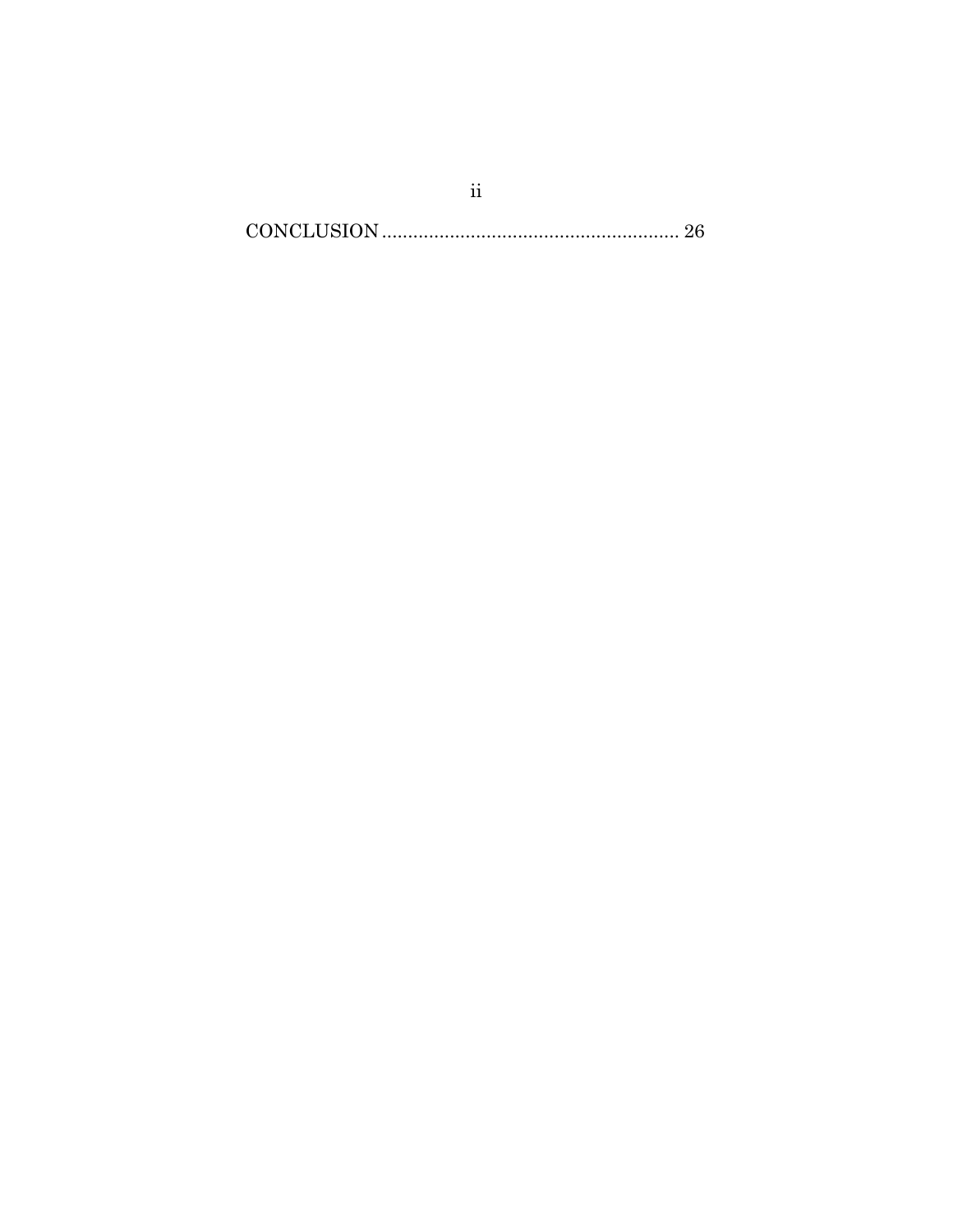# **TABLE OF AUTHORITIES**

## **Cases**

| Afroyim v. Rusk,                                                                |
|---------------------------------------------------------------------------------|
| Balzac v. Porto Rico,                                                           |
| Craddick v. Terr. Registrar,<br>1 Am. Samoa 2d 10 (App. Div. 1980)17, 20        |
| De Lima v. Bidwell,                                                             |
| Dooley v. United States,                                                        |
| Dorr v. United States,                                                          |
| Downes v. Bidwell,                                                              |
| Efron ex rel. Efron v. United States,<br>1 F. Supp. 2d 1468 (S.D. Fla. 1998) 10 |
| <i>Efron v. United States,</i>                                                  |
| Fin. Oversight & Mgmt. Bd. v. Aurelius<br>Inv, LLC,                             |
| González-Alarcón v. Macías,                                                     |

iii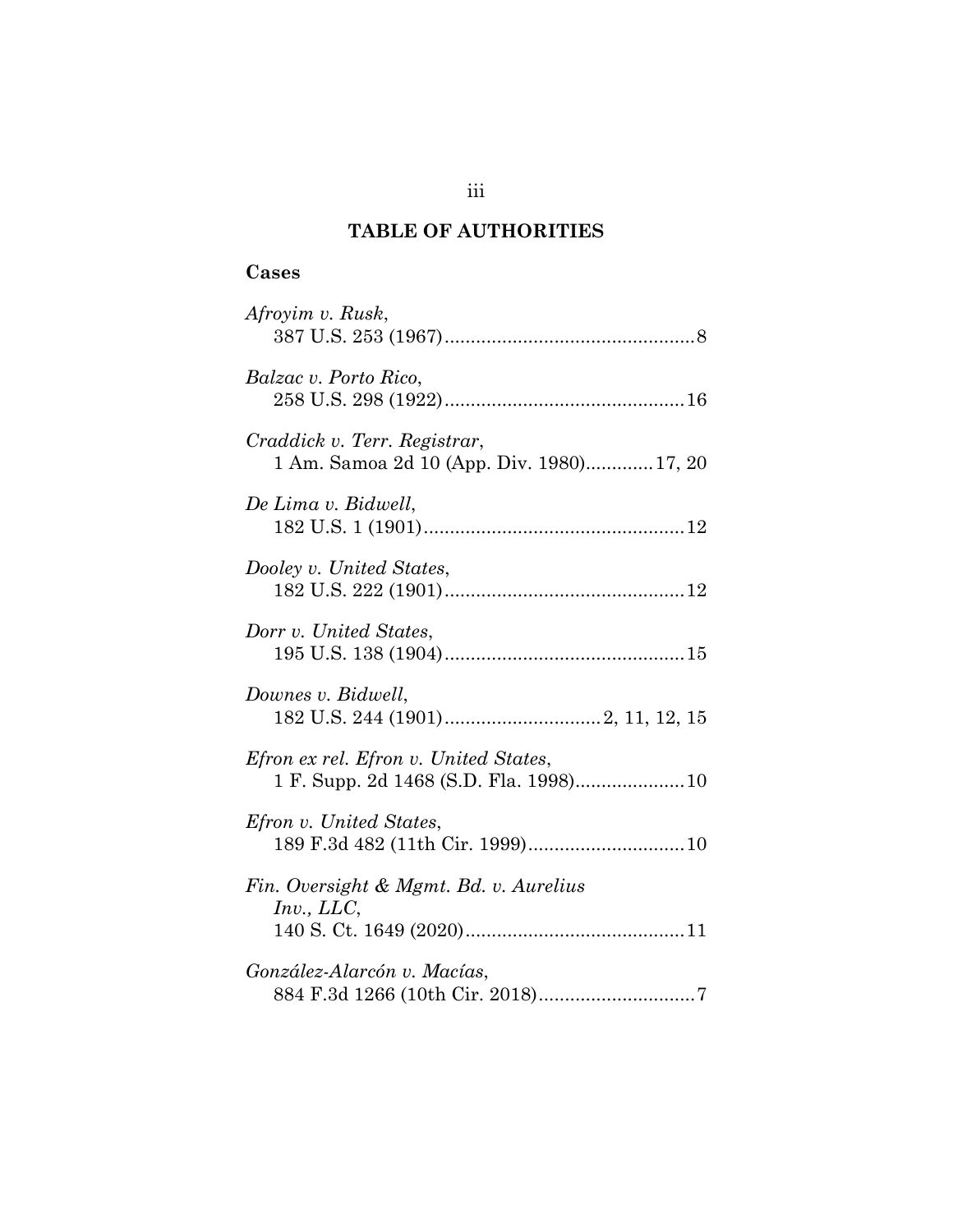| King v. Andrus,                                                     |
|---------------------------------------------------------------------|
| Lacap v. INS,                                                       |
| Loughborough v. Blake,                                              |
| N. Mariana Islands v. Atalig,                                       |
| Nolos v. Holder,                                                    |
| Parents Involved in Community Schs. v.<br>Seattle Sch. Dist. No. 1, |
| Puerto Rico v. Sanchez Valle,                                       |
| Rabang v. INS,                                                      |
| Rayphand v. Sablan,                                                 |
| Rayphand v. Sablan,<br>95 F. Supp. 2d 1133 (D. N. Mar. I. 1999)20   |
| Reid v. Covert,                                                     |
| Rogers v. Bellei,                                                   |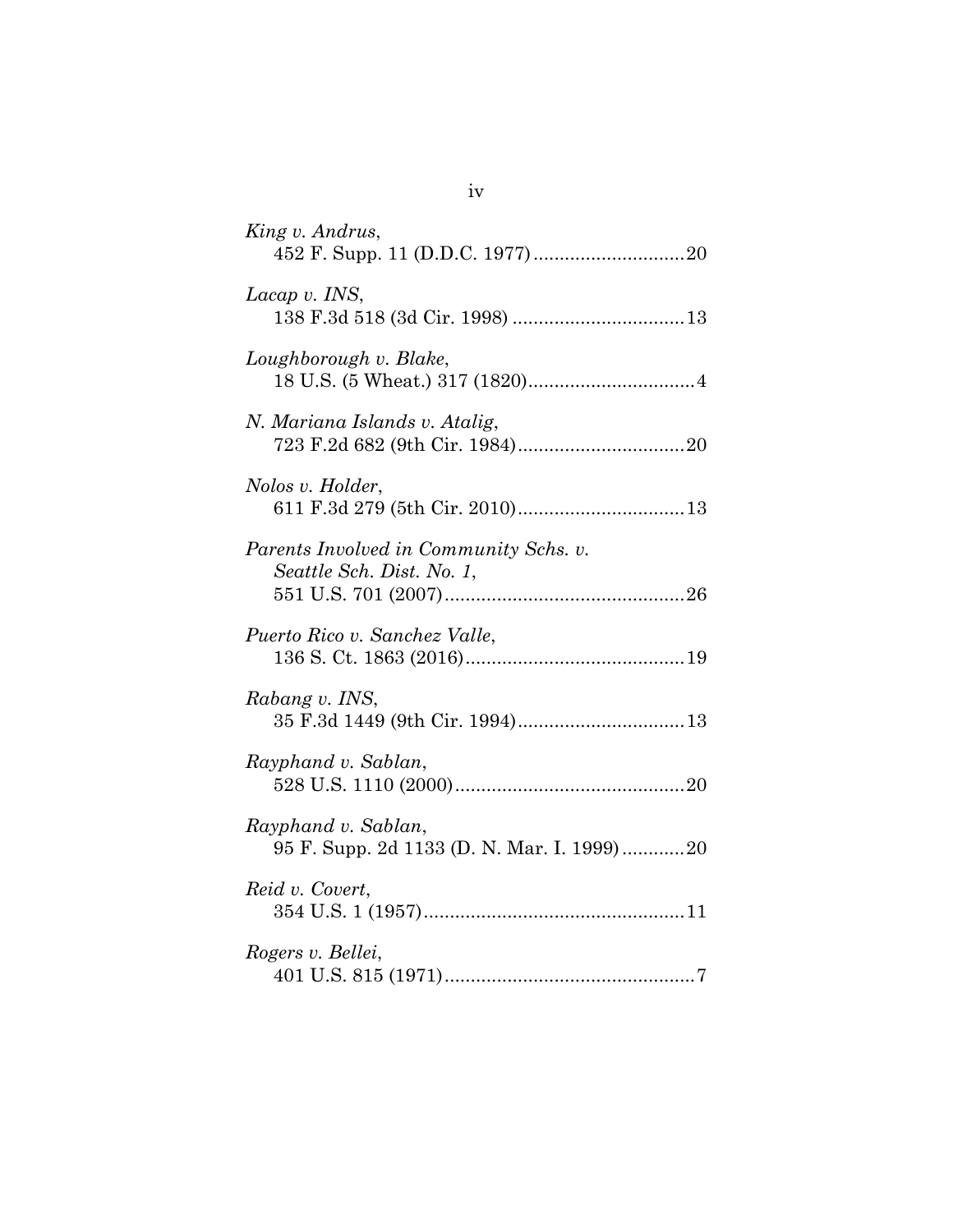| Slaughter-House Cases,                                                            |
|-----------------------------------------------------------------------------------|
| Torres v. Puerto Rico,                                                            |
| Trump v. Hawaii,                                                                  |
| Tuaua v. United States,<br>788 F.3d 300 (D.C. Cir. 2015) 13, 16                   |
| United States v. Vaello Madero,<br>142 S. Ct. 1539 (2022) 1, 4, 9, 13, 14, 15, 21 |
| United States v. Wong Kim Ark,                                                    |
| Valmonte v. INS,                                                                  |
| Wabol v. Villacrusis,                                                             |
| <b>Constitutional Provisions</b>                                                  |
|                                                                                   |
|                                                                                   |
| U.S. Const. amend. XIV, § 1  4, 6, 13, 26                                         |
| <b>Statutes</b>                                                                   |
|                                                                                   |
|                                                                                   |

v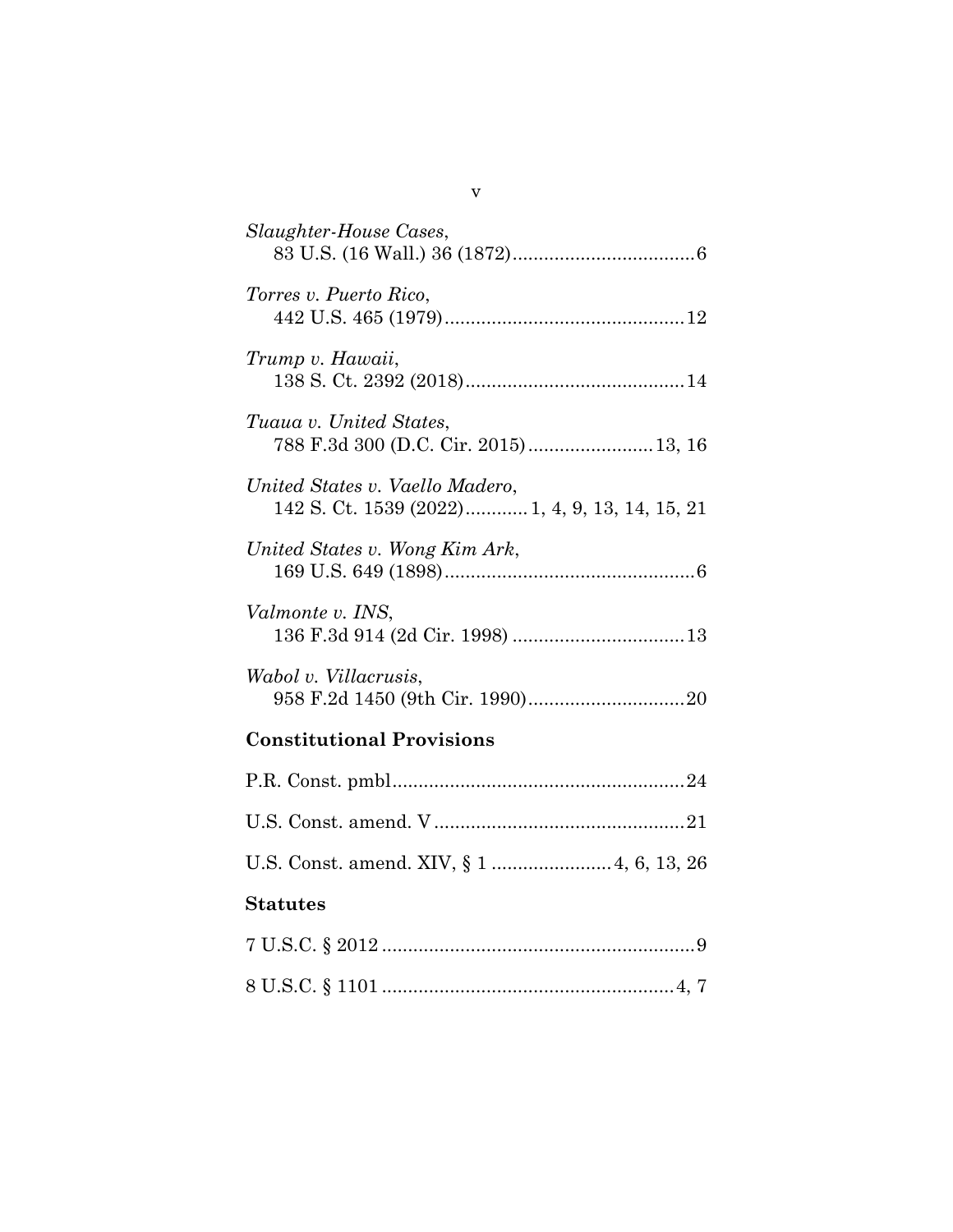| <b>Legislative Materials</b>                                                                                                                                                                                           |
|------------------------------------------------------------------------------------------------------------------------------------------------------------------------------------------------------------------------|
|                                                                                                                                                                                                                        |
|                                                                                                                                                                                                                        |
| <b>Other Authorities</b>                                                                                                                                                                                               |
| Amelia Cheatham & Diana Roy, Puerto<br>Rico: A U.S. Territory in Crisis, Council<br>on Foreign Rels. (Feb 3, 2022),                                                                                                    |
| Andrew Critchelow, Cultural Event Marks<br>Liberation of Guam, The News-<br>Enterprise (July 20, 2019),<br>https://tinyurl.com/mwuwrsn722                                                                              |
| Carlyle G. Corbin, Comm'n on<br>Decolonization, Giha Mo'na: A Self-<br>Determination Study for Guåhan (2021),<br>https://tinyurl.com/4ee9b6ku 18, 22                                                                   |
| Charles R. Venator-Santiago et al., Citizens<br>and Nationals: A Note on the Federal<br>Citizenship Legislation for the United<br>States Pacific Island Territories, 1898 to<br>the Present, 10 Charleston L. Rev. 251 |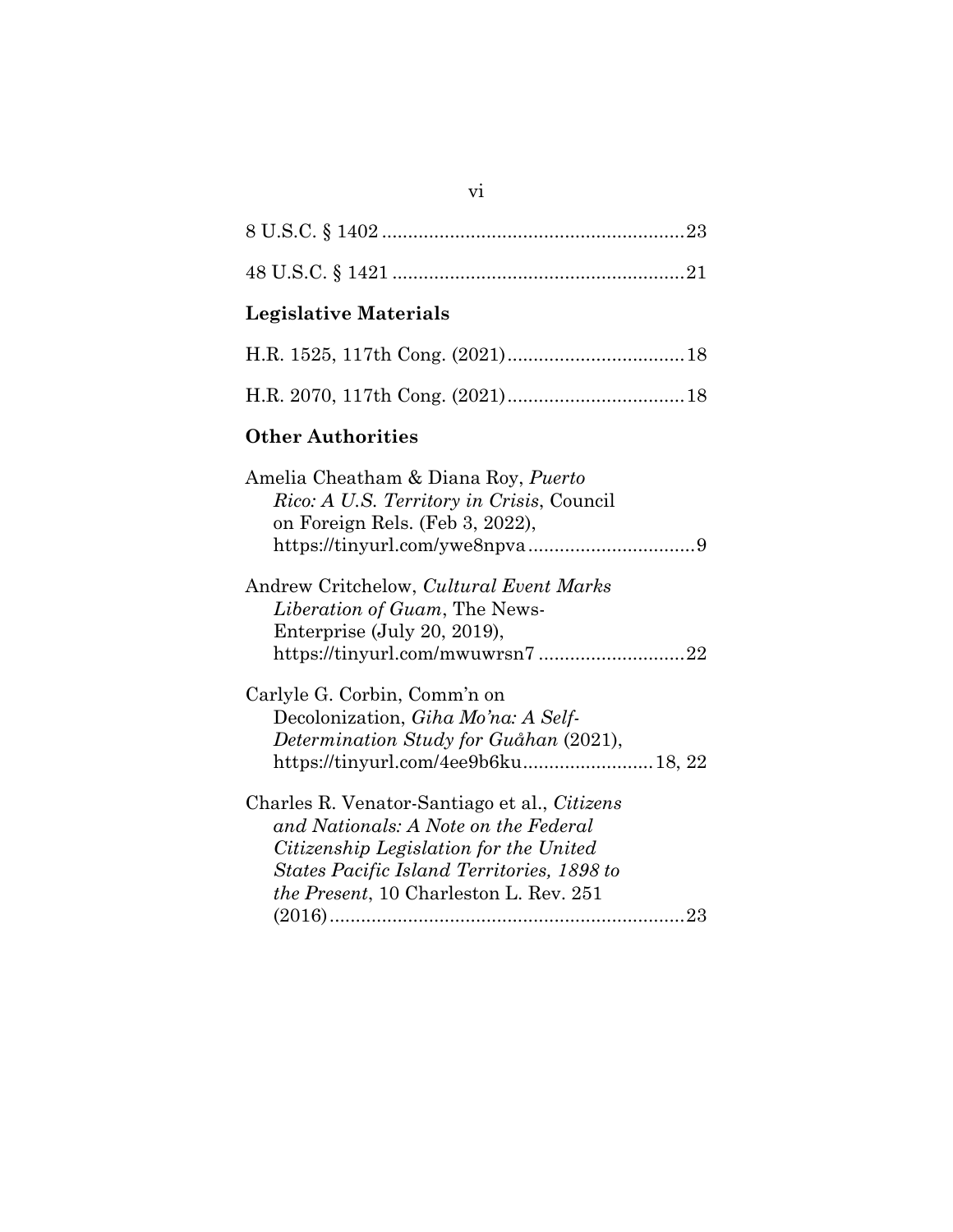| Christina Duffy Burnett, A Convenient                                            |
|----------------------------------------------------------------------------------|
| Constitution? Extraterritoriality After                                          |
| Boumediene, 109 Colum. L. Rev. 973                                               |
|                                                                                  |
| Christina Duffy Ponsa-Kraus, The Insular                                         |
| Cases Run Amok: Against Constitutional                                           |
| <i>Exceptionalism in the Territories</i> , 131                                   |
| Yale L.J. (forthcoming 2022), <i>available</i>                                   |
|                                                                                  |
| Cristina Corujo, What to Know About                                              |
| Puerto Rico's Divide Over its Territorial                                        |
| <i>Status, ABC News (Apr. 27, 2021),</i>                                         |
|                                                                                  |
| Eduardo D. Faingold, Language Rights and<br>the Law in the United States and its |
| Ingrid T. Colón, <i>Bilingual Education in</i>                                   |
| Puerto Rico: Interview with Dr. Kevin S.                                         |
|                                                                                  |
| <i>Carroll</i> , New America (Aug. 12, 2019),                                    |
|                                                                                  |
| Jesse K. Souki, The Forgotten Heroes:                                            |
| Reparations for Victims of Occupied                                              |
| Guam During World War II, 1 Seattle J.                                           |
|                                                                                  |
| Joseph E. Horey, The Right of Self-                                              |
| Government in the Commonwealth of the                                            |
| Northern Mariana Islands, 4 Asian-Pac.                                           |

L. & Pol'y J. 180 (2003) .................................. 22, 23

# vii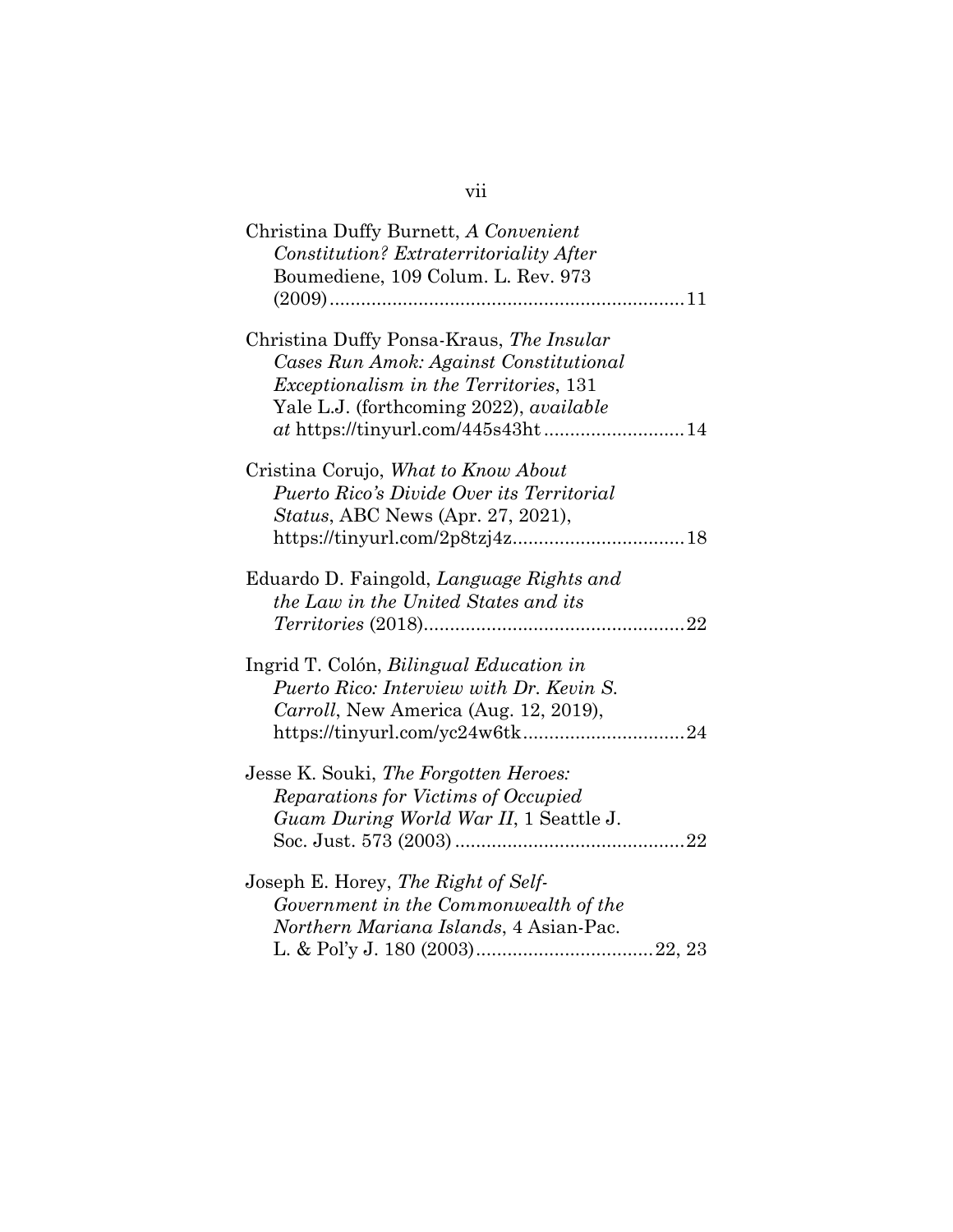| Lina Stolyar & Robin Rudowitz,<br>Implications of the Medicaid Fiscal Cliff<br>for the U.S. Territories, Kaiser Fam.<br>Found. (Sept. 14, 2021),     |
|------------------------------------------------------------------------------------------------------------------------------------------------------|
| Lina Stolyar et al., <i>Challenges in the U.S.</i><br>Territories: COVID-19 & the Medicaid<br>Financing Cliff, Kaiser Fam. Found.<br>(May 18, 2021), |
| Marybeth Herald, The Northern Mariana<br>Islands: A Change in Course Under Its<br>Covenant with the United States, 71 Or.                            |
| Pedro A. Malavet, <i>Puerto Rico: Cultural</i><br>Nation, American Colony, 6 Mich. J.                                                                |
| Tom C.W. Lin, Americans, Almost and<br><i>Forgotten, 107 Calif. L. Rev. 1249 (2019) 21, 23, 24</i>                                                   |
| U.S. Bureau of Lab. Stat., Economy at a<br>Glance: Puerto Rico (last visited May 10,                                                                 |
| U.S. Bureau of Lab. Stat., Unemployment<br><i>Rates for States</i> (last visited May 10,                                                             |
| <i>Virgin Islands Language</i> , VInow (last<br>visited May 10, 2022),                                                                               |

# viii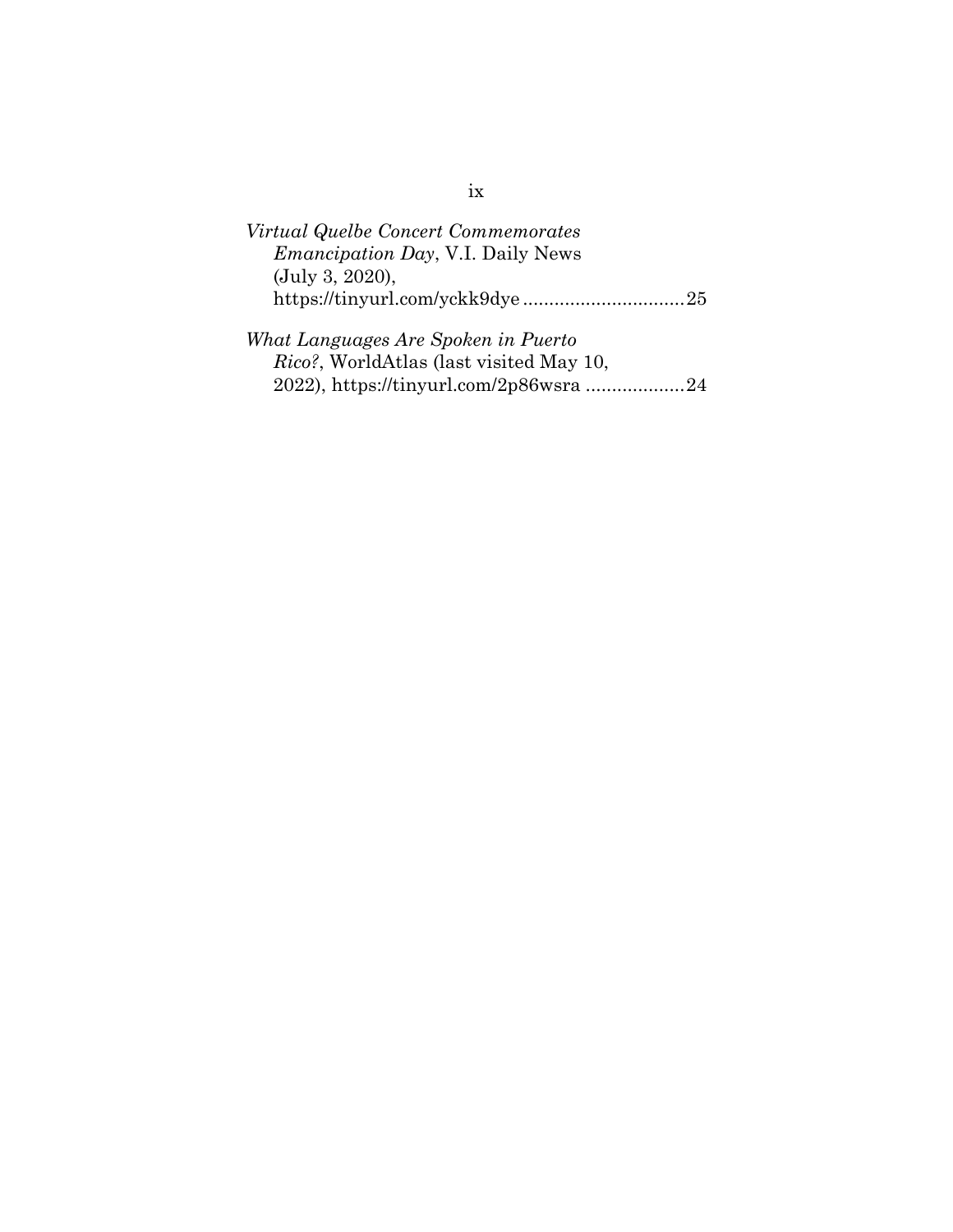#### **INTEREST OF** *AMICI CURIAE*

*Amici* are current and former elected officials of the United States Territories of Guam, the Northern Mariana Islands ("NMI"), Puerto Rico, and the U.S. Virgin Islands.1 This case does not only concern individuals born in American Samoa. Rather, it implicates the constitutional rights of U.S. citizens born in the four Territories *amici* represent. The Tenth Circuit concluded that these Americans were not "born ... in the United States" for purposes of the Fourteenth Amendment, a conclusion the court reached by expressly extending the notorious *Insular Cases*. *Amici* address the second-class citizenship to which the decision below would consign their constituents and former constituents.

The Tenth Circuit concluded that individuals born in the Territories that *amici* represent enjoy citizenship not as a matter of constitutional birthright under the plain text of the Fourteenth Amendment, but as a mere privilege founded on congressional largesse. The decision below reached that result based not on the text of the Constitution, but on a line of cases that "have no foundation in the Constitution and rest instead on racial stereotypes." *United States v. Vaello Madero*, 142 S. Ct. 1539, 1552 (2022) (Gorsuch, J., concurring). According to the *Plessy*-era cases on which the Tenth Circuit relied, the reason

<sup>1</sup> Pursuant to Rule 37.6, *amici* affirm that no counsel for a party authored this brief in whole or in part, and that no person other than *amici* or their counsel made a monetary contribution intended to fund the brief's preparation or submission. All parties were timely notified and consented in writing to the filing of this brief.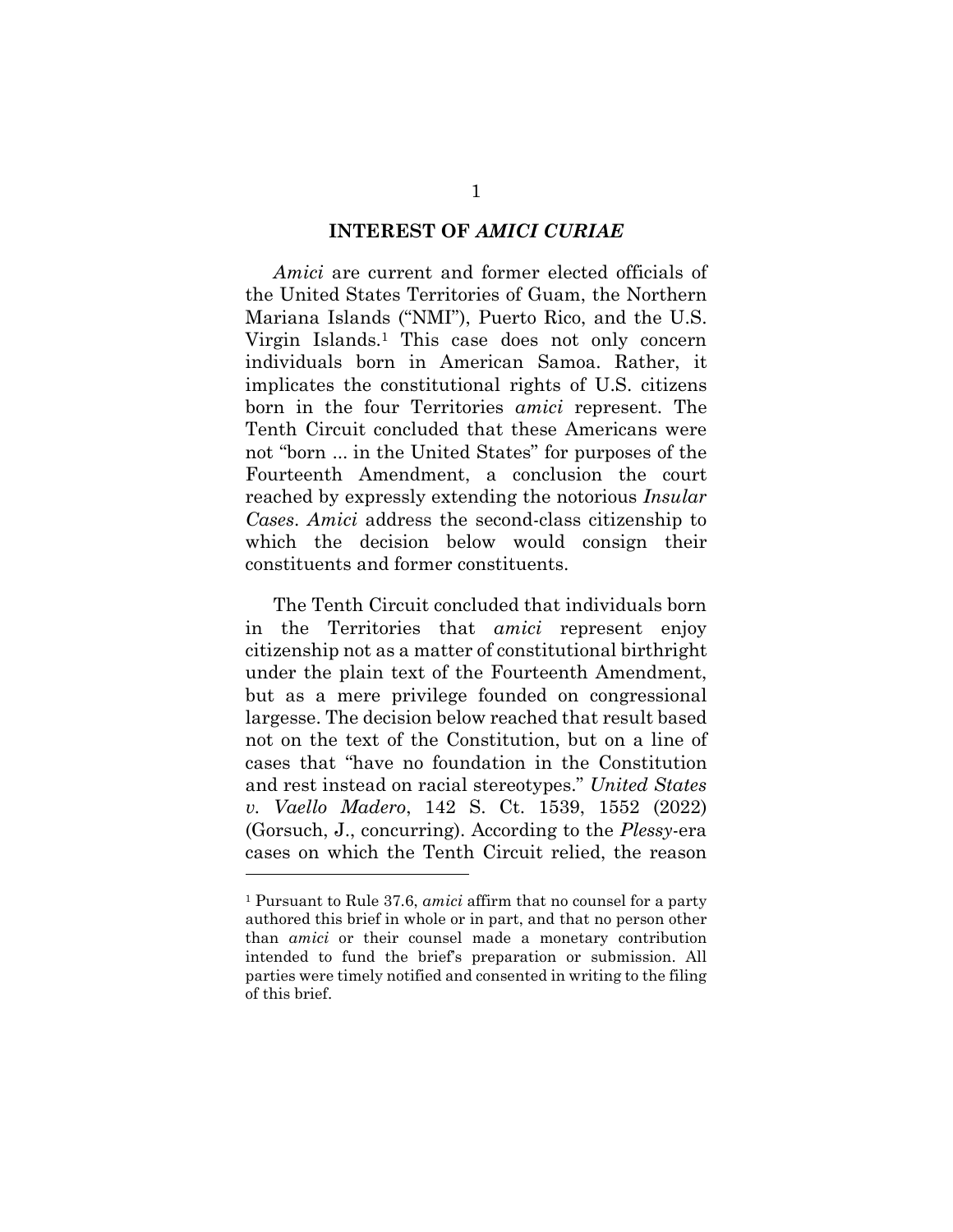that *amici* and their current or former constituents do not qualify for constitutional birthright citizenship is that they are "savages" who are "unfit" for most constitutional rights. *See Downes v. Bidwell*, 182 U.S. 244, 306 (1901) (White, J., concurring).

*Amici* are also well-positioned to address the concerns that have been raised by the government of American Samoa that giving the Fourteenth Amendment its ordinary meaning might result in negative practical consequences. Since citizenship has existed in Guam, the NMI, Puerto Rico, and the U.S. Virgin Islands for decades as a statutory matter, the experience of these Territories confirms that U.S. citizenship is fully harmonious with the preservation of each Territory's right to self-determination, legal traditions, and cultural heritage.

**Congresswoman Stacey Plaskett** represents the U.S. Virgin Islands in the U.S. House of Representatives and has served in that role since 2015.

**Congressman Michael F.Q. San Nicolas**  represents Guam in the U.S. House of Representatives and has served in that role since 2019.

**Donna M. Christian-Christensen** represented the U.S. Virgin Islands in the U.S. House of Representatives from 1997 to 2015.

**Carl Gutierrez** served as Governor of Guam from 1995 to 2003.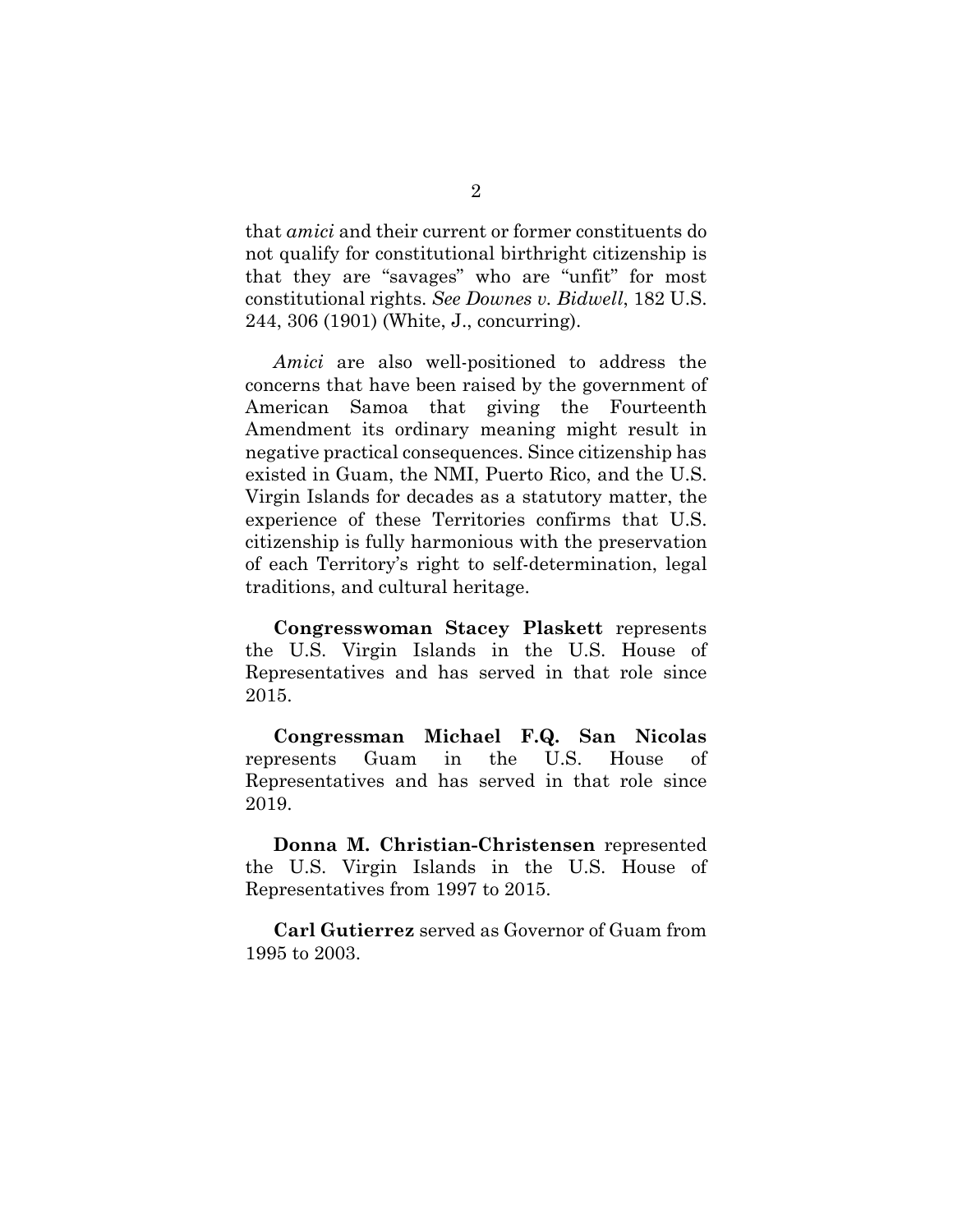**Aníbal Acevedo Vilá** served as Governor of Puerto Rico from 2005 to 2009.

**Dr. Pedro Rosselló** served as Governor of Puerto Rico from 1993 to 2000.

**Kenneth E. Mapp** served as Governor of the U.S. Virgin Islands from 2015 to 2019.

**John de Jongh** served as Governor of the U.S. Virgin Islands from 2007 to 2015.

**Tina Rose Muña Barnes** is the current Vice Speaker of the Guam Legislature, and was formerly the Speaker of the Guam Legislature from 2019 to 2021.

**Eduardo Bhatia Gautier** served as President of the Puerto Rico Senate from 2013 to 2017.

**Sheila J. Babuata** is a member in the Northern Mariana Islands House of Representatives and has served in that role since 2019.

**Kaleo Moylan** served as the Lieutenant Governor of Guam from 2003 to 2007.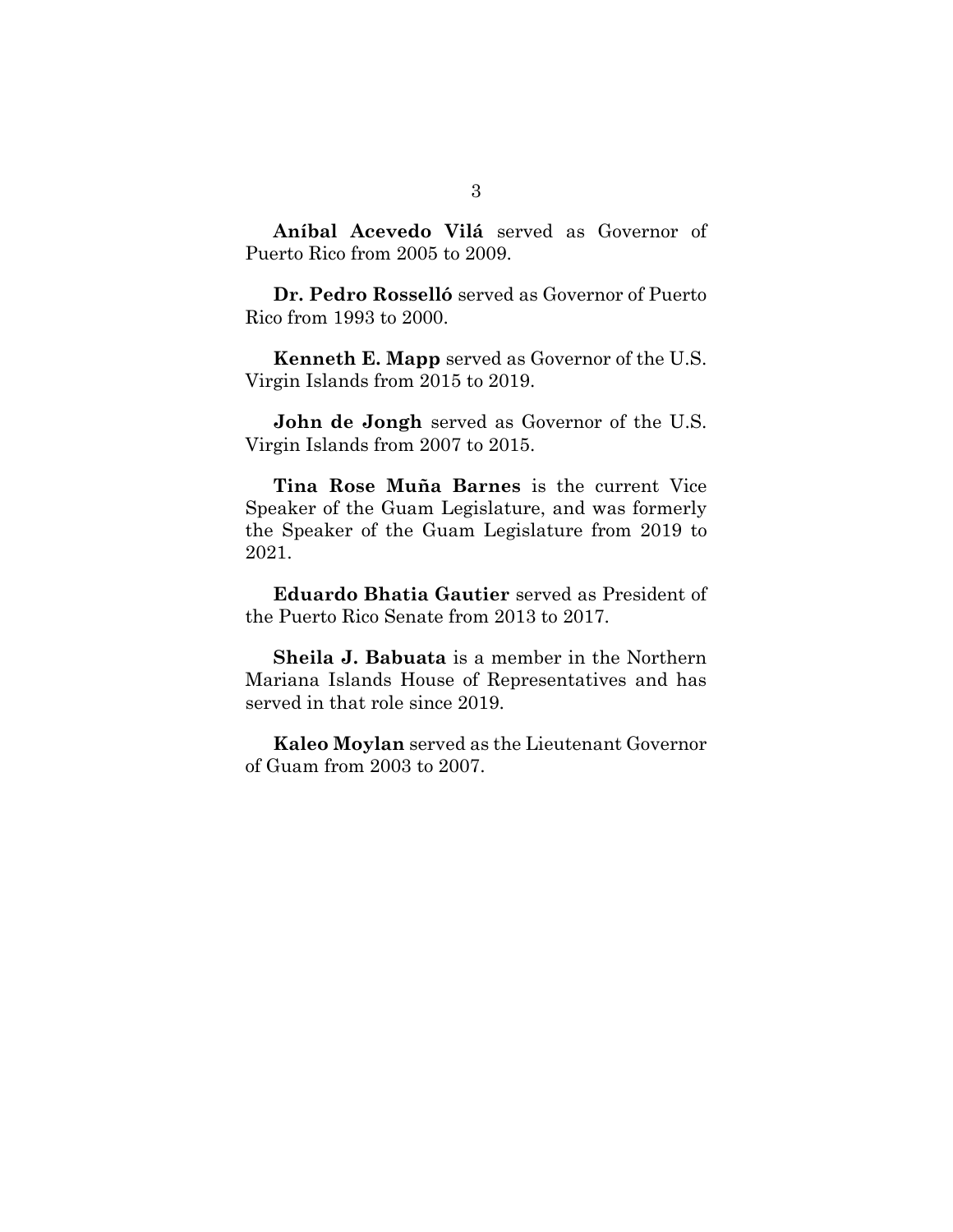## **INTRODUCTION AND SUMMARY OF ARGUMENT**

"The United States" is "the name given to our great republic, which is composed of States and Territories." *Loughborough v. Blake*, 18 U.S. (5 Wheat.) 317, 319 (1820) (Marshall, C.J.); *see also Vaello Madero*, 142 S. Ct. at 1541 ("The United States includes five Territories …."). The Constitution guarantees that "[a]ll persons born or naturalized in the United States, and subject to the jurisdiction thereof, are citizens of the United States." U.S. Const. amend. XIV, § 1. Disregarding that clear constitutional text, the Tenth Circuit concluded that individuals born in the U.S. Territory of American Samoa are not entitled to birthright citizenship under the Fourteenth Amendment. Even though American Samoa has been a U.S. Territory "[f]or over a century," Pet.App.4a, and even though American Samoans owe "permanent allegiance" to the United States, Pet.App.7a (quoting 8 U.S.C. § 1101(21), (22)), the majority decided that American Samoa is not "in the United States" for purposes of the Fourteenth Amendment, and thus the citizenship status of American Samoans "properly falls under the purview of Congress." Pet.App.5a.

Without this Court's review, the Tenth Circuit's holding will reverberate far beyond the shores of American Samoa. There are millions of U.S. citizens born in Guam, the NMI, Puerto Rico, and the U.S. Virgin Islands. If American Samoa is not "in the United States" for purposes of the Citizenship Clause, there is no guarantee that Guam, the NMI, Puerto Rico, and the U.S. Virgin Islands are. This conclusion is momentous. It endorses a divisive structure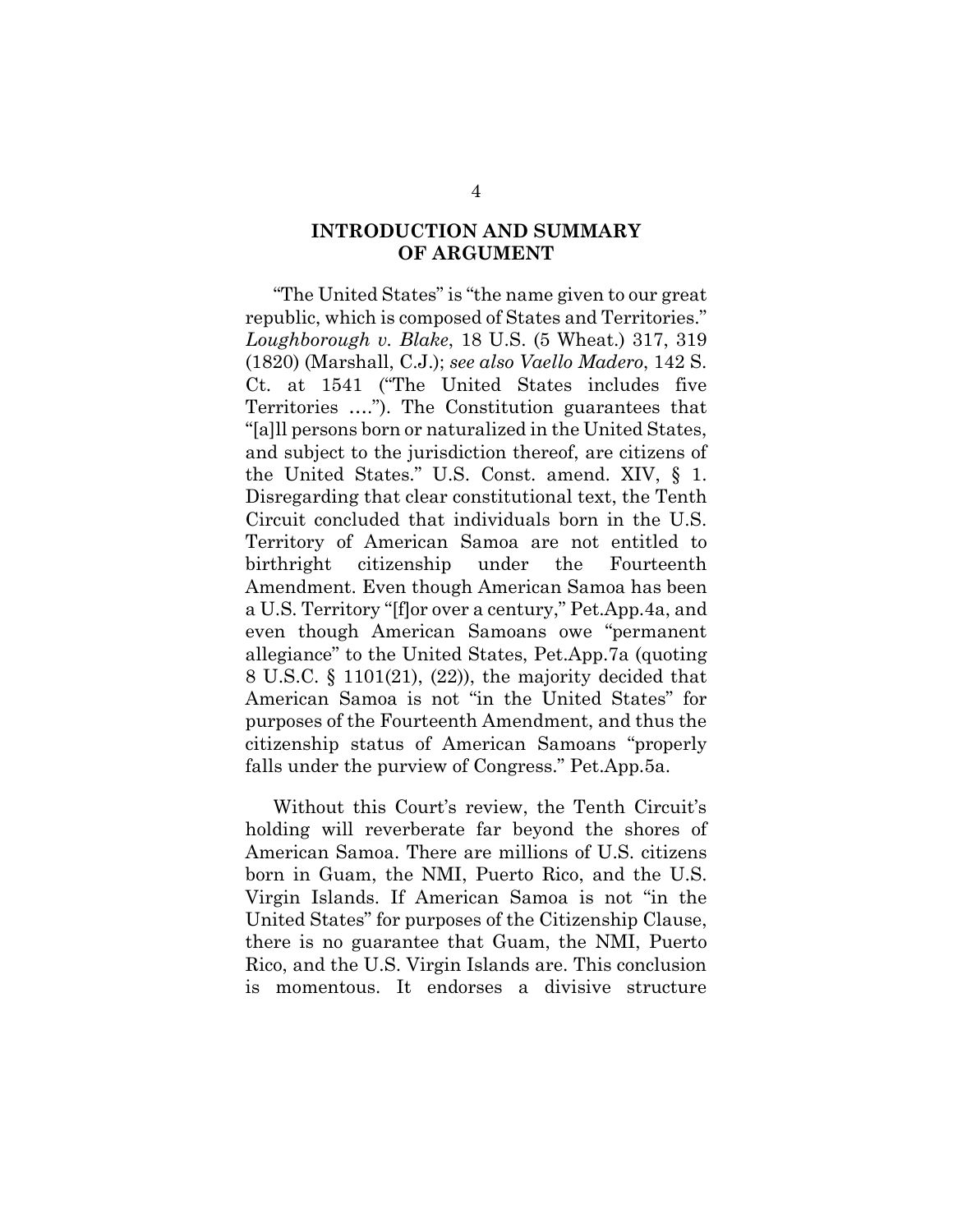whereby individuals born in the fifty states and D.C. are *constitutionally* entitled to birthright citizenship, while those born in the Territories may receive citizenship only as a *favor* dispensed by Congress. And what Congress can give, Congress can take away. The decision below does nothing less than relegates the people of *all* the Territories to second-class status at the periphery of the American polity.

To reach this extraordinary conclusion, the Tenth Circuit majority applied, and even extended, the analytical framework of the *Insular Cases*—an irredeemable line of cases rooted in open bigotry, not constitutional text. This Court's precedents already instruct that neither the *Insular Cases* nor their reasoning should be extended, a command several courts of appeals—including the Tenth Circuit—have ignored. It is past time for this Court to make clear that this discredited line of cases has no place in American jurisprudence. This Court can and should finally overrule these racist decisions.

In applying the *Insular Cases* here, the Tenth Circuit credited the unsubstantiated notion that if American Samoans are granted citizenship, "traditional elements of American Samoan culture could run afoul of constitutional protections." Pet.App.9a, 38a–40a. This speculation is legally wrong and belied by the experiences of U.S. citizenship in Guam, the NMI, Puerto Rico, and the U.S. Virgin Islands.

This case therefore provides a rare chance to both correct one of the most grievous errors in this Court's history, and to finally provide certainty that the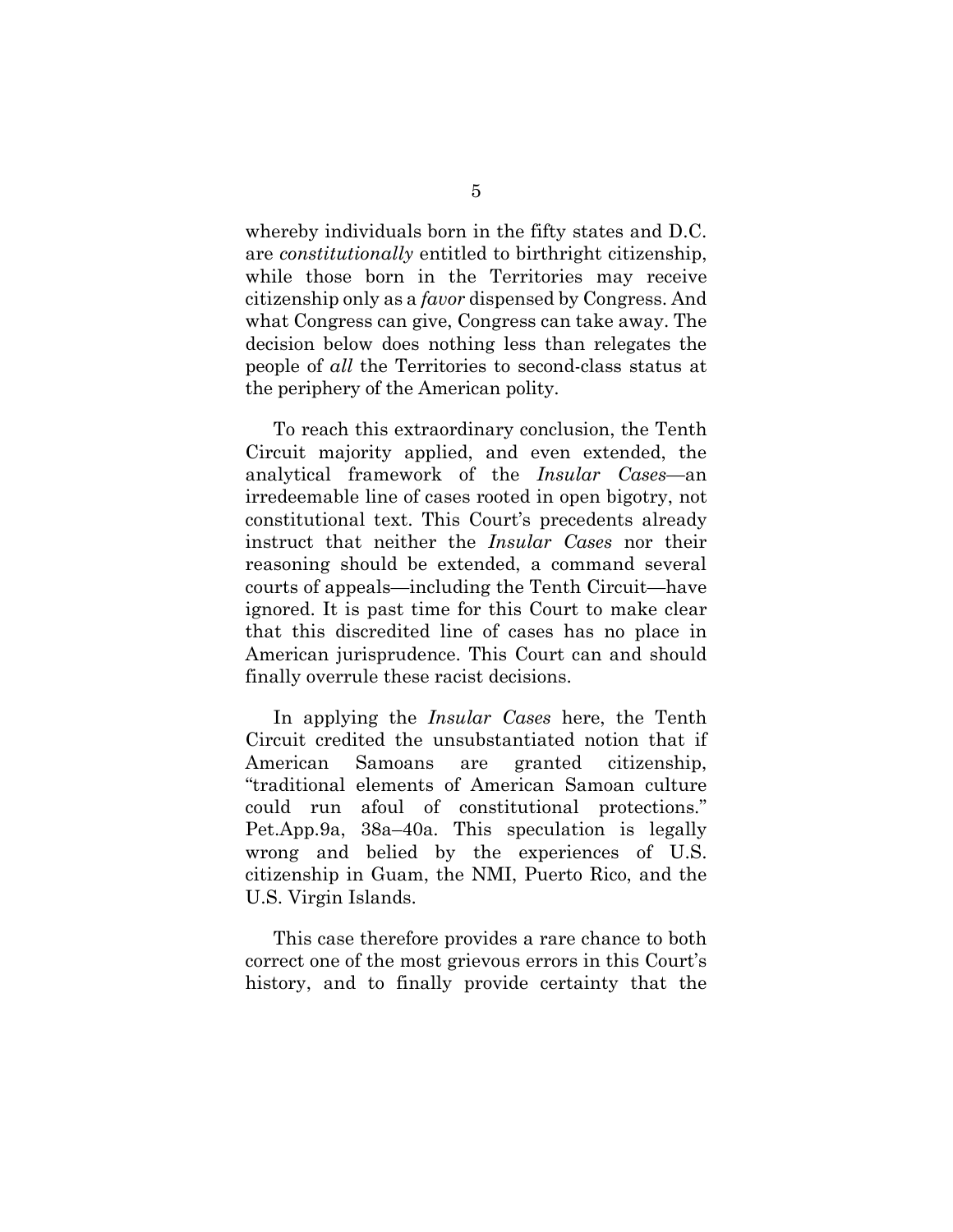citizenship of people born in Guam, the NMI, Puerto Rico, and the U.S. Virgin Islands has equal stature to the citizenship of people born in the fifty states.

This Court should thus grant certiorari, reverse the Tenth Circuit's decision, and confirm that the Fourteenth Amendment means what it says: *all* persons born in the United States, including the Territories of the United States, have equal entitlement to the Constitution's promise of birthright citizenship.

#### **ARGUMENT**

**I. The Court's Review Is Necessary to Provide Constitutional Certainty to the U.S. Citizens Born in Guam, the Northern Mariana Islands, Puerto Rico, and the U.S. Virgin Islands.** 

This Court's review is necessary to clarify that the U.S. citizenship status of people born in Guam, the Northern Mariana Islands, Puerto Rico, and the U.S. Virgin Islands is a matter of constitutional right, not legislative grace. Under the Constitution, "[a]ll persons born or naturalized in the United States, and subject to the jurisdiction thereof, are citizens of the United States." U.S. Const. amend. XIV, § 1. This Court's decisions in *United States v. Wong Kim Ark*, 169 U.S. 649 (1898), and the *Slaughter-House Cases* "pu[t] at rest" any suggestion that "[t]hose ... who had been born and resided always ... in the Territories, though within the United States, were not citizens," 83 U.S. (16 Wall.) 36, 72–73 (1872). Disregarding both the Constitution and this Court's precedent, the Tenth Circuit endorsed a disturbing paradox whereby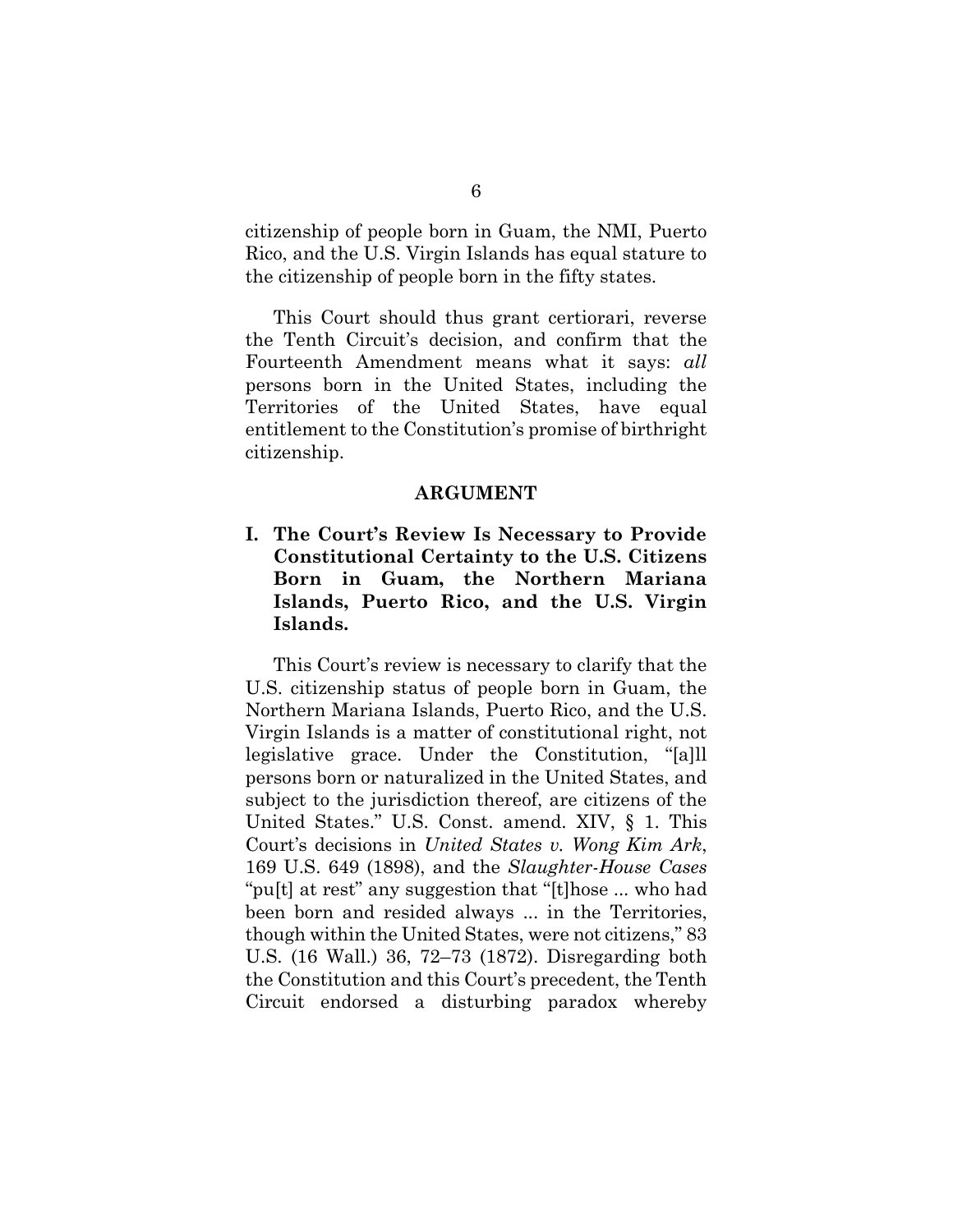individuals born in the Territories owe "permanent allegiance" to the United States, *see* 8 U.S.C.  $\S 1101(21)$ ,  $(22)$ , but are not "in the United States" for purposes of the Fourteenth Amendment. Such an outcome imperils the U.S. citizenship of the people born in the other four Territories who, under the Tenth Circuit's view, enjoy birthright citizenship as a matter of statute alone. If American Samoa is not "in the United States" for purposes of the Citizenship Clause, then there is no guarantee that Guam, the NMI, Puerto Rico, and the U.S. Virgin Islands are "in the United States."

This Court has made clear that citizenship resulting from "congressional generosity," *Rogers v. Bellei*, 401 U.S. 815, 835 (1971), is not entitled to the same protections as birthright citizenship derived from the Fourteenth Amendment. In *Rogers*, this Court held that Congress can "take away an American citizen's citizenship without his assent" when his citizenship is "not based upon the Fourteenth Amendment."<sup>2</sup> *Id.*; *see also González-Alarcón v. Macías*, 884 F.3d 1266, 1277 n.5 (10th Cir. 2018) (noting that the Supreme Court "recognize[s] a distinction between those who are citizens under the Fourteenth Amendment and individuals whose claim to citizenship rests on statute").

<sup>2</sup> The petitioner in *Rogers* was born abroad and had one parent who was a U.S. citizen. 401 U.S. at 816. His suit challenged a federal law that made him a U.S. citizen at birth, subject to the condition that he would lose his citizenship if he was not physically present in the U.S. for a minimum period of time. *Id.*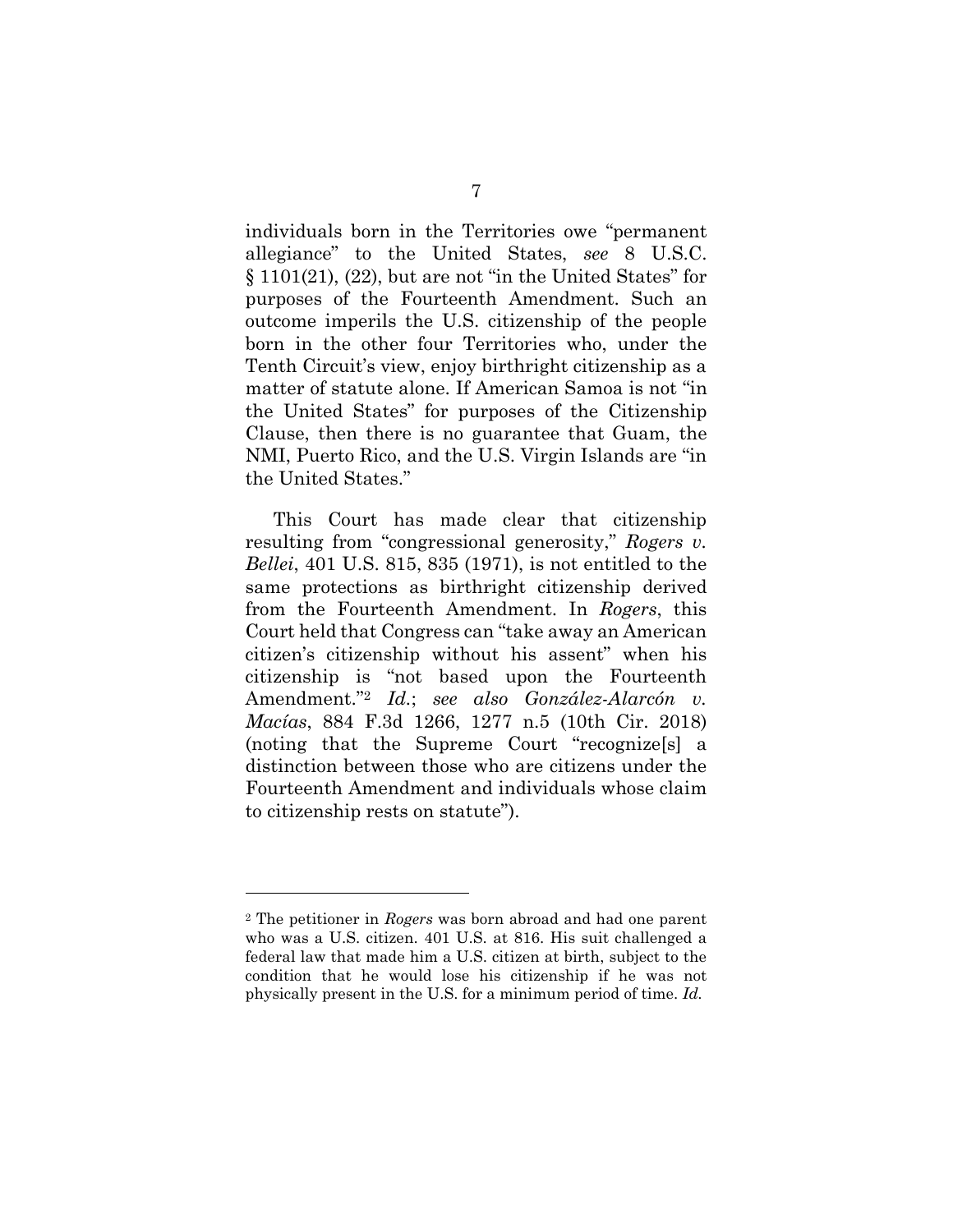Citizenship by legislative grace relegates individuals born in the Territories to second-class status, lacking the protection "against [the] congressional forcible destruction of [their] citizenship, whatever [their] creed, color, or race," the Citizenship Clause affords. *Afroyim v. Rusk*, 387 U.S. 253, 268 (1967). Without that protection, people who have lived their entire lives as U.S. citizens could face the real danger of having their citizenship revoked by legislative whim, even as the United States continues to maintain full and exclusive sovereignty over their lands.

At stake in this case is a fundamental question of constitutional law that reverberates well beyond the American Samoan archipelago: Whether a temporary legislative majority in Congress could—without any voting representation from the affected people of the U.S. Territories themselves—choose to revoke the citizenship of the millions of individuals born in the Territories, or prospectively deny citizenship to future generations.

However unlikely that may sound, the possibility must be considered in light of the marginalization and invisibility of the Territories that unequal access to federal resources and economic neglect have so starkly brought to the forefront in recent years.

For example, "[u]nlike in the 50 states and D.C., annual federal funding for Medicaid in the U.S. territories is subject to a statutory cap and fixed matching rate." Lina Stolyar & Robin Rudowitz, *Implications of the Medicaid Fiscal Cliff for the U.S. Territories*, Kaiser Fam. Found. (Sept. 14, 2021),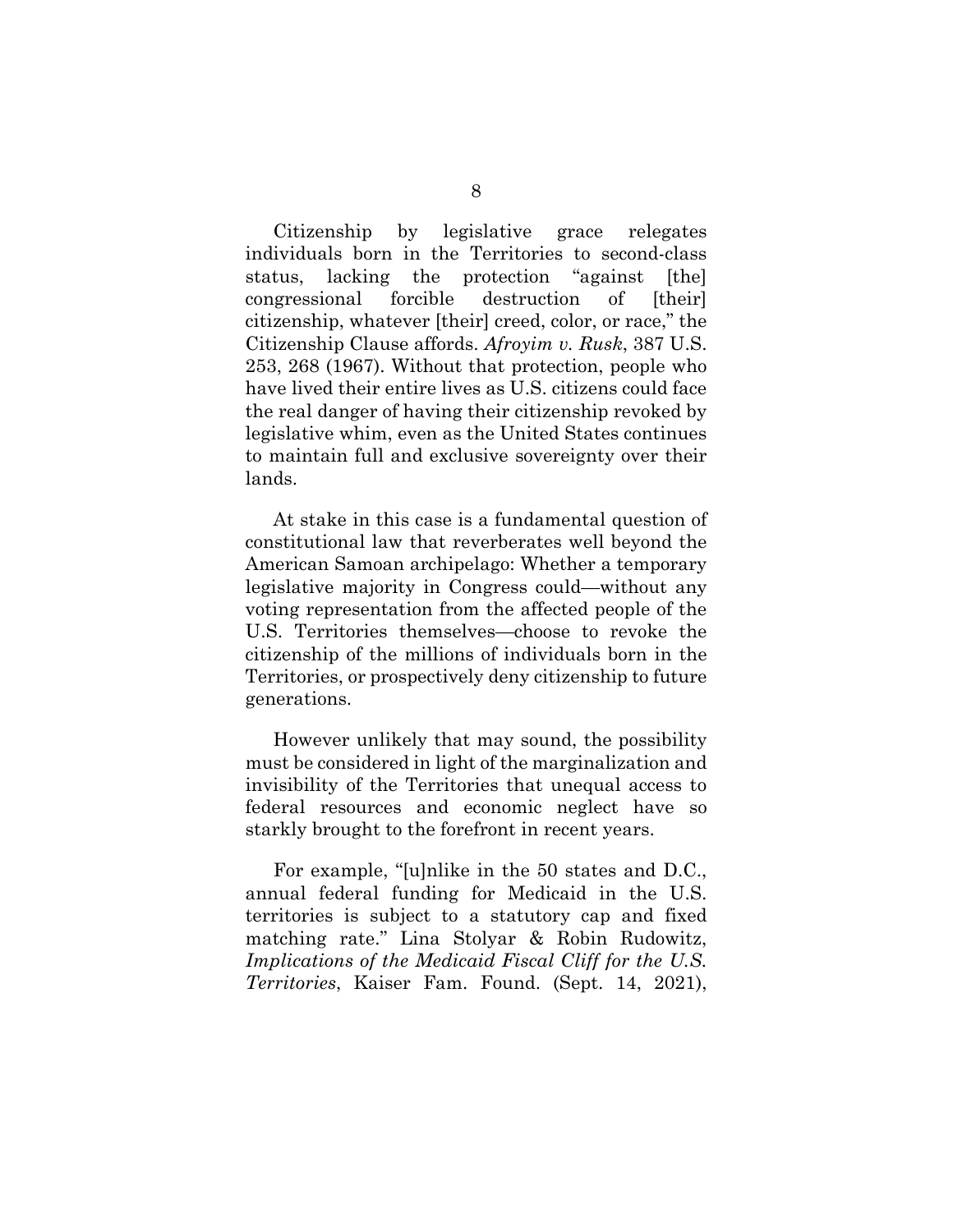https://tinyurl.com/mu6ffdhu. Similarly, Congress has made most Territories ineligible for various important public benefits programs, such as Supplemental Security Income ("SSI") and the Supplemental Nutrition Assistance Program ("SNAP"). *See* 7 U.S.C. § 2012(r) (excluding the NMI, Puerto Rico, and American Samoa from eligibility for SNAP benefits); *Vaello Madero*, 142 S. Ct. at 1542–43 (upholding Congress' limitation of SSI benefits to residents of the fifty states, the District of Columbia, and the NMI).

Wider economic distress and neglect from the U.S. mainland have further exacerbated the challenges confronting the Territories and highlighted perceptions of their peripheral status. For example, as of March 2022, Puerto Rico's unemployment rate stood at 6.5 percent, higher than any of the fifty states and D.C. *See* U.S. Bureau of Lab. Stat., *Economy at a Glance: Puerto Rico* (last visited May 10, 2022), https://tinyurl.com/5c6sbewx; U.S. Bureau of Lab. Stat., *Unemployment Rates for States* (last visited May 10, 2022), https://tinyurl.com/yktdjeca. And even "[b]efore the COVID-19 pandemic hit in 2020, the island's average household income was about onethird of the U.S. average, and its poverty rate was about twice that of the poorest state, Mississippi." Amelia Cheatham & Diana Roy, *Puerto Rico: A U.S. Territory in Crisis*, Council on Foreign Rels. (Feb 3, 2022), https://tinyurl.com/ywe8npva. Likewise, the Virgin Islands' "economy declined by over 30% between 2008 and 2016, accompanied by population loss and job loss in certain industries ...." Lina Stolyar et al., *Challenges in the U.S. Territories: COVID-19 &*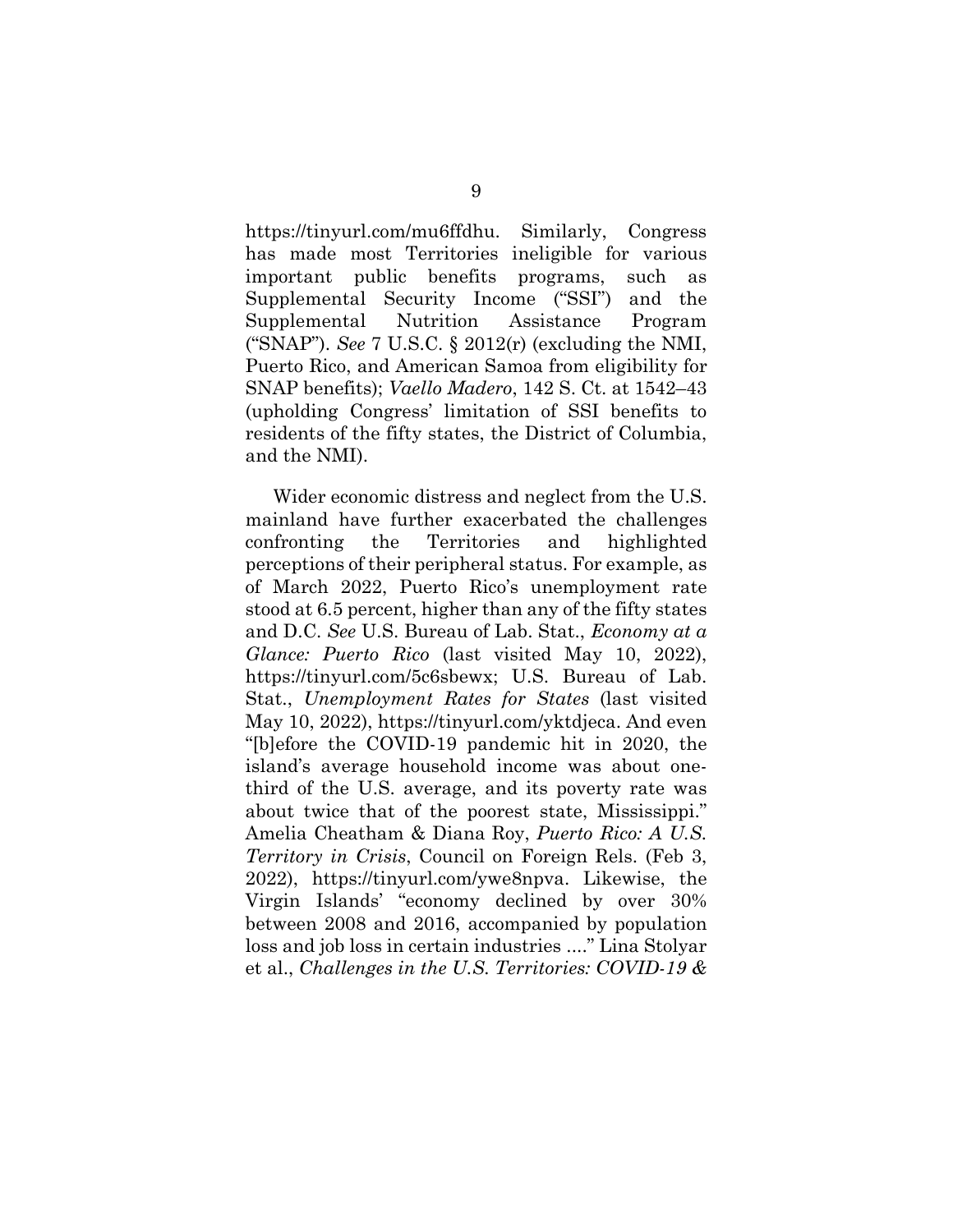*the Medicaid Financing Cliff*, Kaiser Fam. Found. (May 18, 2021), https://tinyurl.com/zz4skeek.

This case likely provides the only means available to assuage the fears of individuals born in Guam, the NMI, Puerto Rico, and the U.S. Virgin Islands who worry that Congress could strip away their statutory citizenship. Any direct attempt they may make to clarify their citizenship status—such as by suing to establish their own entitlement to constitutional citizenship—is likely not capable of judicial resolution. *See Efron ex rel. Efron v. United States*, 1 F. Supp. 2d 1468, 1469 (S.D. Fla. 1998) (dismissing as unripe an action filed by an individual born in Puerto Rico seeking a declaratory judgment that her U.S. citizenship was irrevocable), *aff'd sub nom*. *Efron v. United States*, 189 F.3d 482 (11th Cir. 1999). Thus, if this Court does not grant certiorari, these individuals will be forced to continue living with their citizenship under a perpetual cloud.

U.S. citizens born in the Territories already face myriad challenges based on their perceived subordinate status, and the Tenth Circuit only creates additional questions about their belonging in the American polity. This case presents a rare opportunity to correct an injustice and recognize what the Constitution on its face demands: that the Citizenship Clause applies with full force to all persons born in the Territories, because the Territories are "in the United States."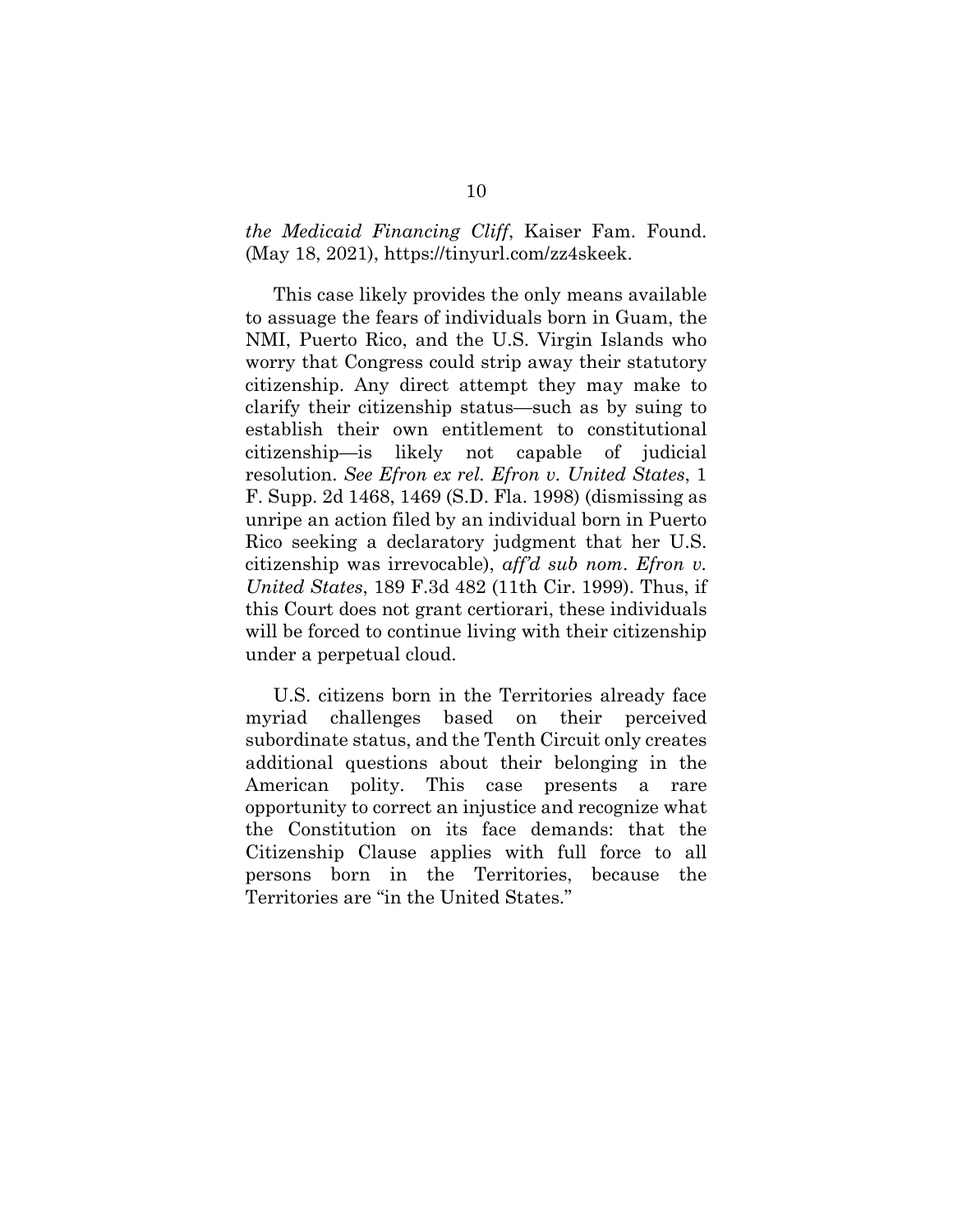## **II. The Court's Review Is Necessary to Overrule the** *Insular Cases* **and Stop Their Continuing Expansion.**

This Court's review is also necessary to repudiate the Tenth Circuit's erroneous reliance on the discredited *Insular Cases*—by finally overruling these flawed decisions. The Tenth Circuit's holding rests on the bizarre framework, set forth in the *Insular Cases*, that the Constitution applies differently to "incorporated" Territories (i.e., those destined for statehood) and "unincorporated" Territories (i.e., those which may remain Territories in perpetuity). *See* Pet.App.14a–26a; *Downes*, 182 U.S. at 341–42.

The *Insular Cases* propounded the "tortured formulation" that "unincorporated" Territories like American Samoa, Guam, the NMI, Puerto Rico, and the U.S. Virgin Islands are "foreign to the United States in a domestic sense." Christina Duffy Burnett, *A Convenient Constitution? Extraterritoriality After*  Boumediene, 109 Colum. L. Rev. 973, 983 (2009) (quoting *Downes*, 182 U.S. at 341). In other words, an "unincorporated" Territory has "not been incorporated into the United States, but [is] merely appurtenant thereto as a possession." *Downes*, 182 U.S. at 341–42.

The Tenth Circuit's reliance on, and expansion of, the *Insular Cases* is *legally* incorrect. This Court has instructed that "neither the [*Insular Cases*] nor their reasoning should be given any further expansion." *Reid v. Covert*, 354 U.S. 1, 14 (1957) (plurality opinion); *see also Fin. Oversight & Mgmt. Bd. v. Aurelius Inv., LLC*, 140 S. Ct. 1649, 1665 (2020) (describing the *Insular Cases* as "much-criticized" and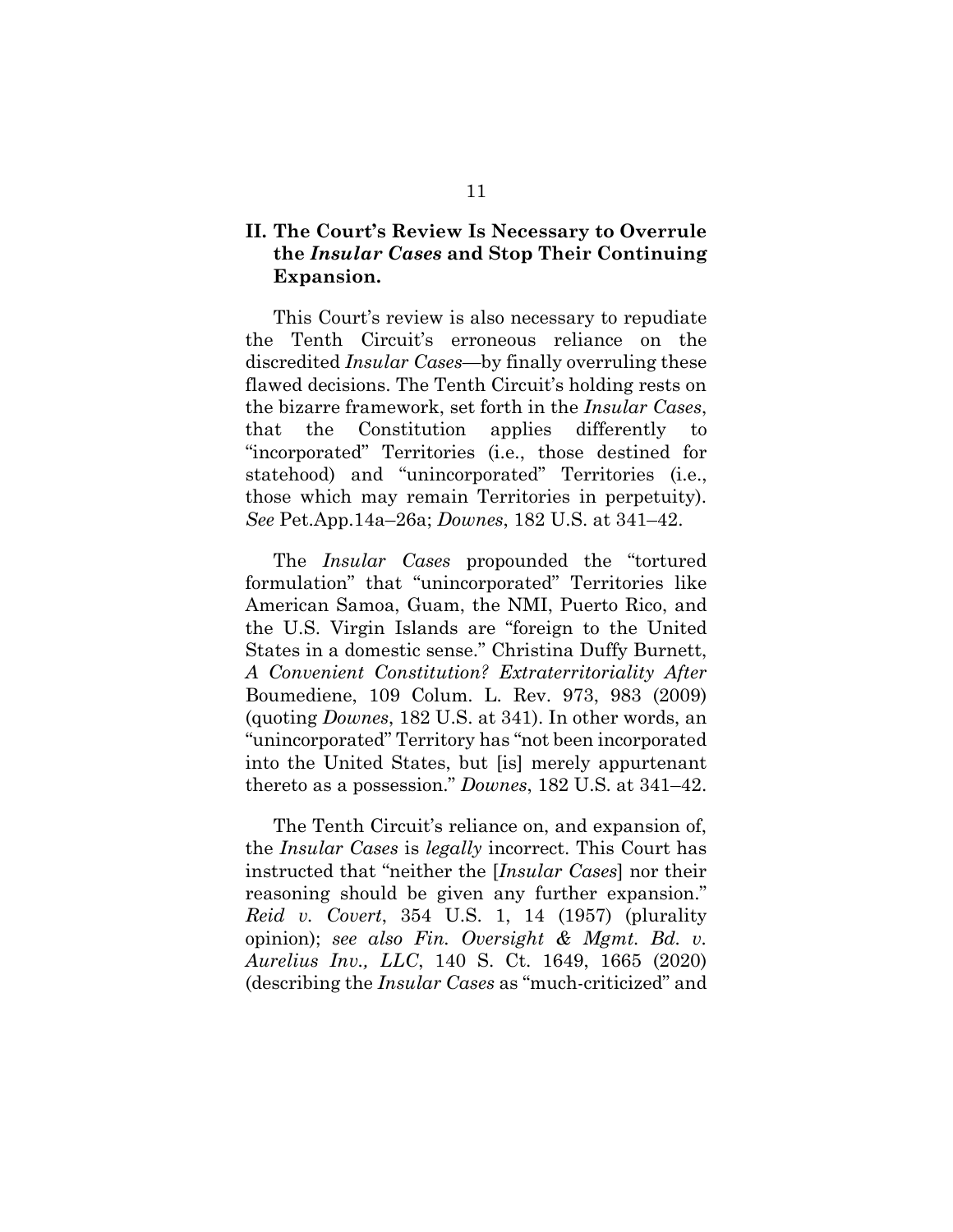declining to rely on them when assessing the Appointments Clause's applicability to Puerto Rico); *Torres v. Puerto Rico*, 442 U.S. 465, 475–76 (1979) (Brennan, J., concurring in the judgment) ("Whatever the validity of the [*Insular*] cases ... those cases are clearly not authority for questioning the application of the Fourth Amendment—or any other provision of the Bill of Rights—to the Commonwealth of Puerto Rico in the 1970's." (citations omitted)).

Despite this Court's admonitions, the Tenth Circuit relied upon and even expanded the *Insular Cases*. <sup>3</sup> The majority recognized that "[n]ot only is the purpose of the Insular Cases disreputable to modern eyes, so too is their reasoning. The Court repeatedly voiced concern that native inhabitants of the unincorporated Territories were simply unfit for the American constitutional regime." Pet.App.16a. And yet, the majority extensively relied upon the distinction between "incorporated" and "unincorporated" Territories that the *Insular Cases* invented, *see, e.g.,* Pet.App.14a, and determined that the applicability of the Citizenship Clause to American Samoans turned on "the Insular Cases' 'impracticable and anomalous' framework," which asks whether application of a particular constitutional provision to an unincorporated

<sup>3</sup> The Tenth Circuit's expansion of the *Insular Cases* is profound, as none of the *Insular Cases* construed the Citizenship Clause, nor resolved the Clause's applicability to the Territories. *See, e.g.*, *De Lima v. Bidwell*, 182 U.S. 1 (1901) (examining a federal customs law related to Puerto Rico); *Dooley v. United States*, 182 U.S. 222, 240 (1901) (examining a federal law imposing duties on goods from Puerto Rico); *Downes*, 182 U.S. at 348 (same).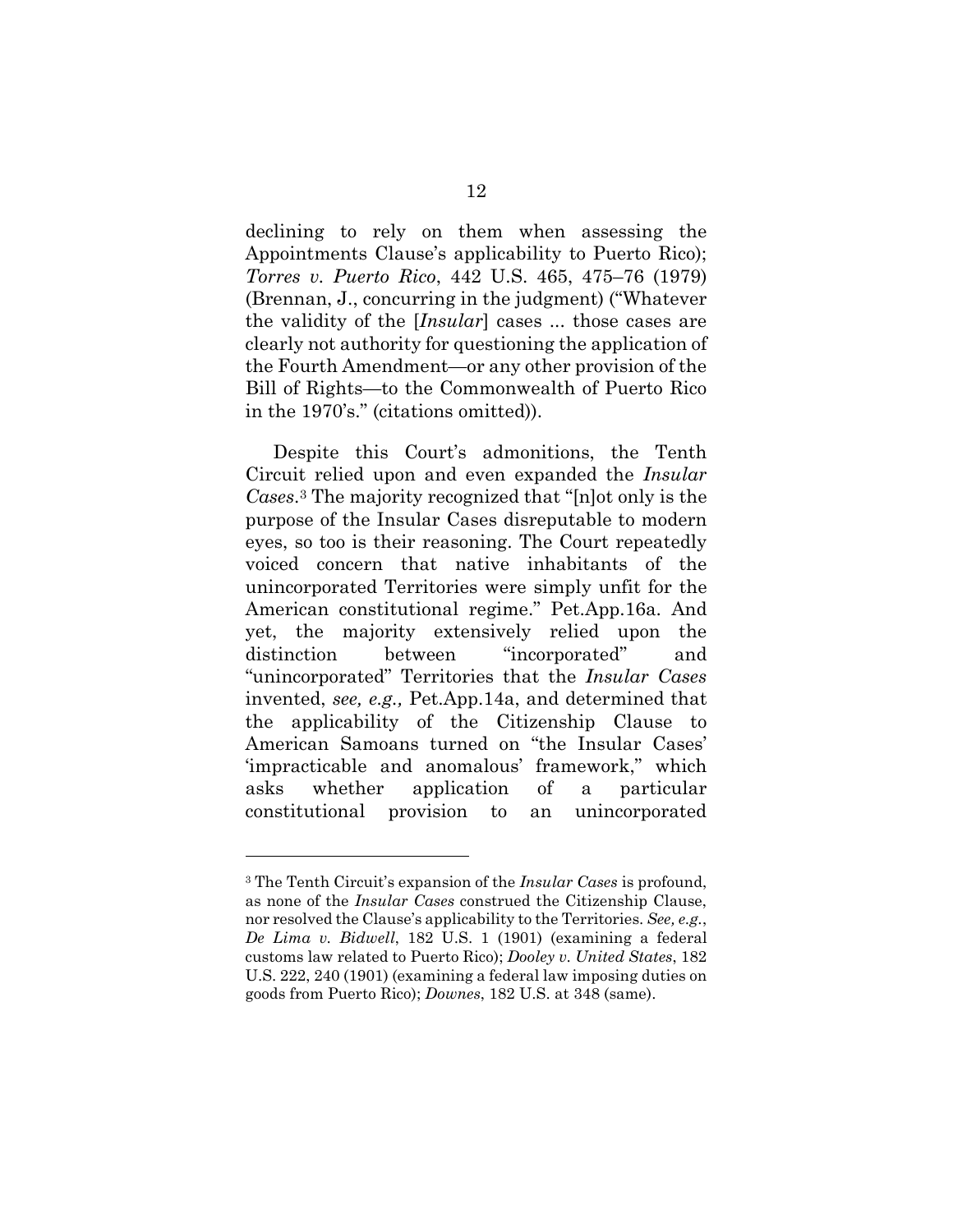Territory would be "impracticable and anomalous," *see* Pet.App.31a–32a.

The Tenth Circuit's reliance on the *Insular Cases* illustrates the need to immediately overrule these decisions. These cases have "no home in our Constitution or its original understanding." *Vaello Madero*, 142 S. Ct. at 1554 (Gorsuch, J., concurring); *id.* at 1555 ("The Insular Cases' departure from the Constitution's original meaning has never been much of a secret."). The Citizenship Clause of the Constitution is clear: "[a]ll persons born ... in the United States, and subject to the jurisdiction thereof, are citizens of the United States." U.S. Const. amend. XIV, § 1. Individuals born in *United States* Territories are undeniably born *in the United States*. Yet the Tenth Circuit, along with five other courts of appeals, have felt compelled to ignore the plain text of the Constitution and apply the spurious reasoning of the *Insular Cases* when interpreting the Citizenship Clause. *See Tuaua v. United States*, 788 F.3d 300, 306–07 (D.C. Cir. 2015) ("[T]he framework [of the *Insular Cases*] remains both applicable and of pragmatic use in assessing the applicability of rights to unincorporated territories."); *Valmonte v. INS*, 136 F.3d 914, 918 (2d Cir. 1998) ("[T]he Supreme Court in the *Insular Cases* provides authoritative guidance on the territorial scope of the term 'the United States' in the Fourteenth Amendment."); *Rabang v. INS*, 35 F.3d 1449, 1452–54 (9th Cir. 1994) (relying on the *Insular Cases* when considering the applicability of the Citizenship Clause to individuals born in the Territories); *see also Nolos v. Holder*, 611 F.3d 279, 282–84 (5th Cir. 2010) (same); *Lacap v. INS*, 138 F.3d 518, 519 (3d Cir. 1998) (same).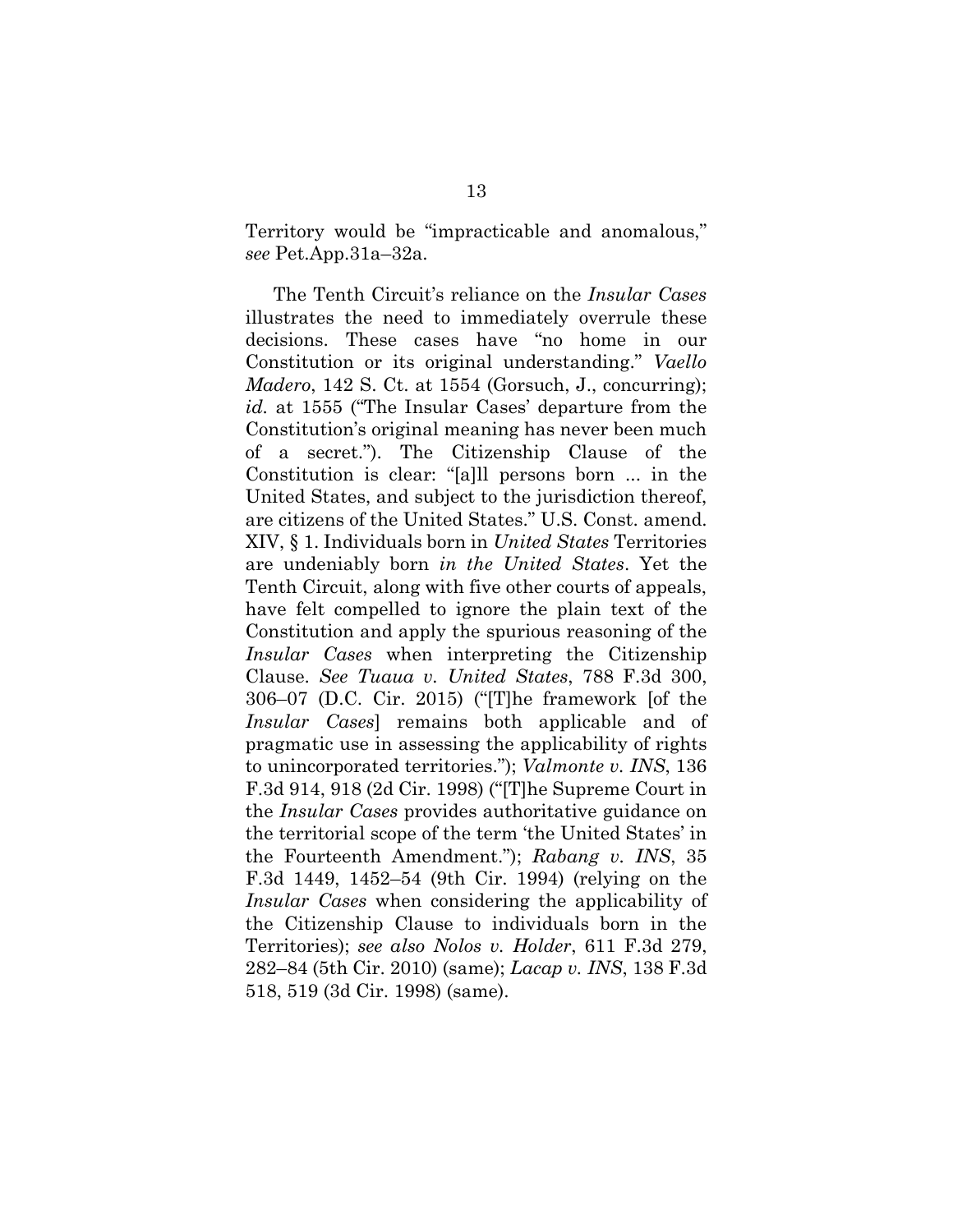Lower courts' incorrect, yet persistent, expansions of the *Insular Cases* lay bare the uncomfortable reality that, so long as the *Insular Cases* remain "on the books[,] ... [l]ower courts continue to feel constrained to apply their terms." *Vaello Madero*, 142 S. Ct. at 1555 (Gorsuch, J., concurring). With the Court's repeated admonitions not to extend these precedents going unheeded, "the time has come to recognize that the Insular Cases rest on a rotten foundation" and "squarely overrule[] them." *Id.* at 1557 (Gorsuch, J., concurring); *see also id.* at 1560 n.4 (Sotomayor, J., dissenting) (characterizing the *Insular Cases* as "premised on beliefs both odious and wrong" and agreeing that it is past time to acknowledge the "error" of these decisions); *Trump v. Hawaii*, 138 S. Ct. 2392, 2423 (2018) (overruling *Korematsu v. United States*, 323 U.S. 214 (1944), which "was gravely wrong the day it was decided" and had already "been overruled in the court of history").

Racist notions about the supposed unsuitability of Territorial residents for citizenship and selfgovernment permeate the rotten foundation of the *Insular Cases*. *See, e.g.*, *Vaello Madero*, 142 S. Ct. at 1552 (Gorsuch, J., concurring) (noting that the *Insular Cases* "rest ... on racial stereotypes"). Specifically, "[t]he unincorporated territory was a judicial innovation designed for the purpose of squaring the Constitution's commitment to representative democracy with the Court's implicit conviction that nonwhite people from unfamiliar cultures were illsuited to participate in a majority-white, Anglo-Saxon polity." Christina Duffy Ponsa-Kraus, *The Insular Cases Run Amok: Against Constitutional Exceptionalism in the Territories*, 131 Yale L.J.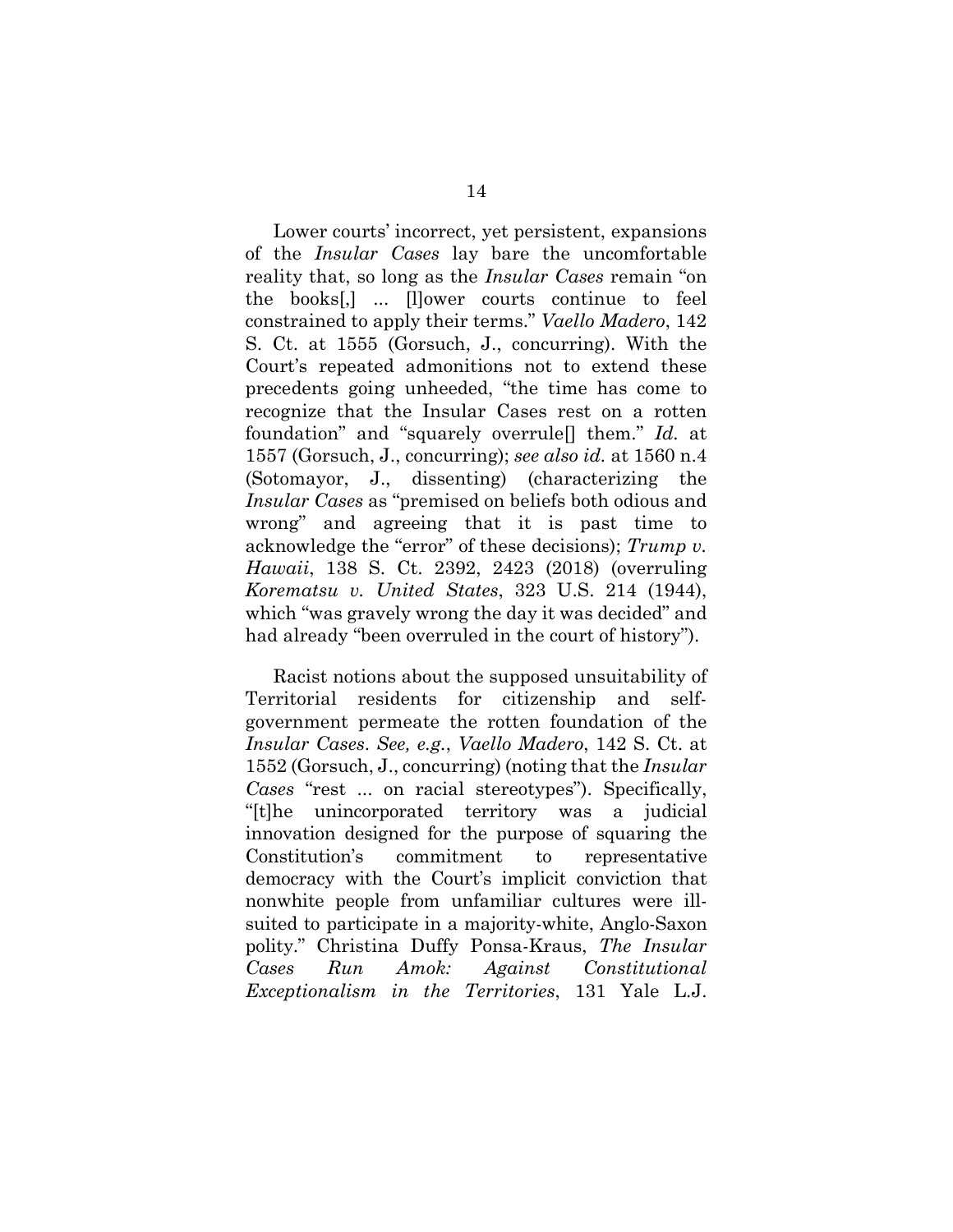(forthcoming 2022) (manuscript at 4), *available at*  https://tinyurl.com/445s43ht.

Take, for example, Justice White's concurrence in *Downes*, where he worried about the "grave evils" of a permanent union between the United States and its new insular possessions. 182 U.S. at 342–44. In his eyes, those living in the Territories were nothing more than "fierce, savage and restless" and therefore "absolutely unfit" to become citizens. *Id.* at 302, 306. Justice Brown similarly described the newly-acquired Territories as "inhabited by alien races." *Id.* at 282, 286–87 (Brown, J., writing alone but announcing the judgment of the Court). And the Court's decision in *Dorr v. United States* referred to the new insular possessions as "peopled by savages." 195 U.S. 138, 148 (1904).

The Tenth Circuit suggests these racist decisions "can be repurposed to preserve the dignity and autonomy" of the peoples of the Territories, by "permit[ting] courts to defer to the preferences of indigenous peoples." Pet.App.17a. But bigoted foundations cannot be repurposed so easily, especially where, as here, those bigoted foundations infect the very analytic framework the *Insular Cases* propound. *See Vaello Madero*, 142 S. Ct. at 1557 n.4 (Gorsuch, J., concurring) (noting "the uncomfortable truth that recent attempts to repurpose the Insular Cases merely drape the worst of their logic in new garb"); *see also id.* at 1554 ("The flaws in the Insular Cases are as fundamental as they are shameful.").

What is more, as explained below, normal principles of constitutional law are already capable of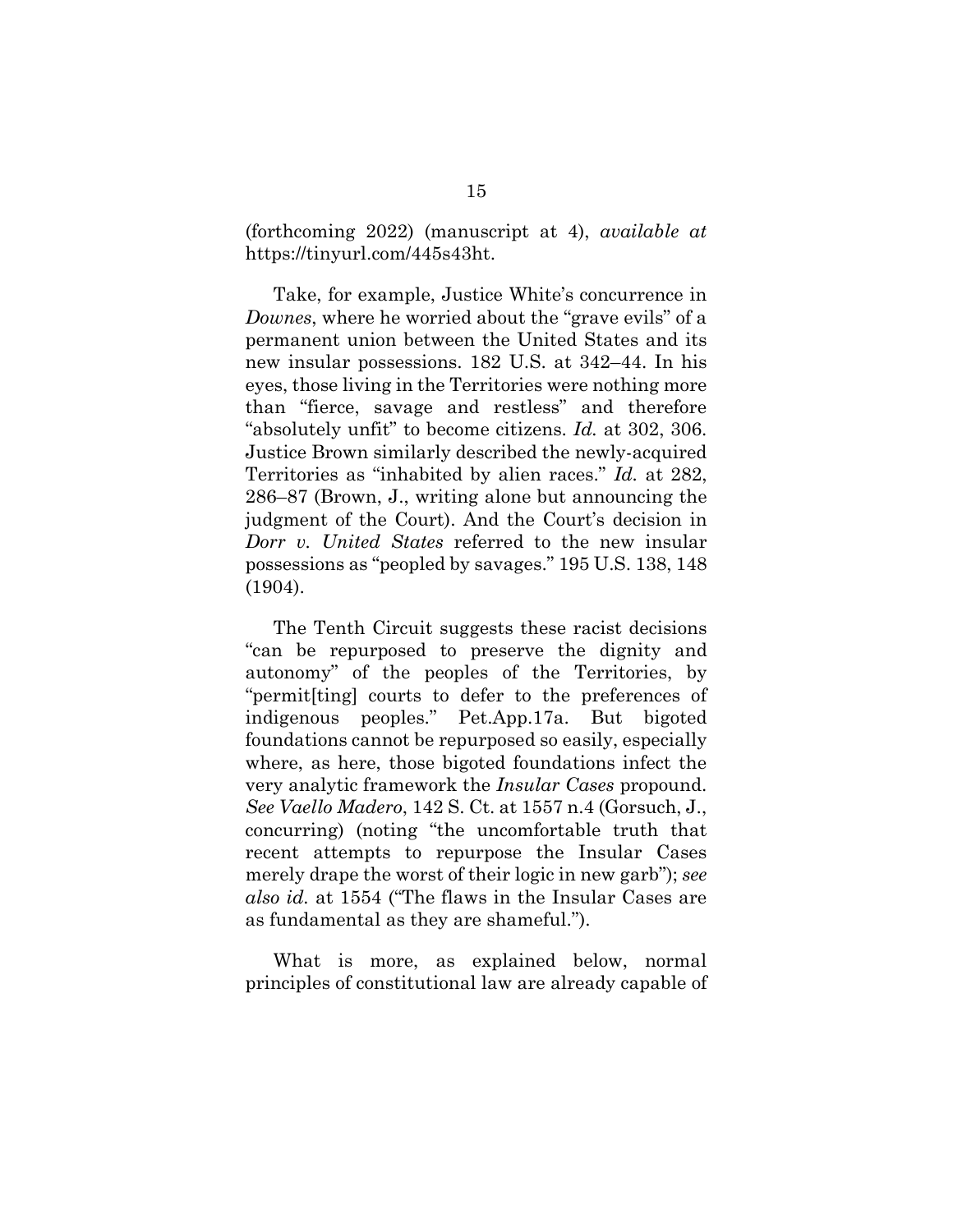accounting for and respecting the political autonomy, legal traditions, and cultural heritage of the Territories. There is no need to invent a "Constitutionlite" for this purpose.

The time has arrived for this Court to reconsider and overrule the *Insular Cases*, and this case presents a rare and ideal vehicle to do so.

## **III. U.S. Citizenship Is Compatible with the Territories' Political Autonomy, Legal Traditions, and Cultural Heritage.**

In concluding that recognizing birthright citizenship for American Samoans would be "impracticable and anomalous," the Tenth Circuit credited the concern that if American Samoans were granted citizenship, various "traditional elements of the American Samoan culture could run afoul of constitutional protections." Pet.App.9a, 38a–40a. The D.C. Circuit previously deferred to similar concerns. *See Tuaua*, 788 F.3d at 309–10 (noting that members of the American Samoan government "posit the extension of citizenship could result in greater scrutiny under the Equal Protection Clause of the Fourteenth Amendment, imperiling American Samoa's traditional, racially-based land alienation rules").

The majority reached this conclusion based on vague and unsubstantiated speculation, and it is legally unsound. The reality is that critical constitutional rights, such as due process and equal protection, *already* apply in American Samoa irrespective of citizenship. *See, e.g., Balzac v. Porto Rico*, 258 U.S. 298, 312–13 (1922) (holding, prior to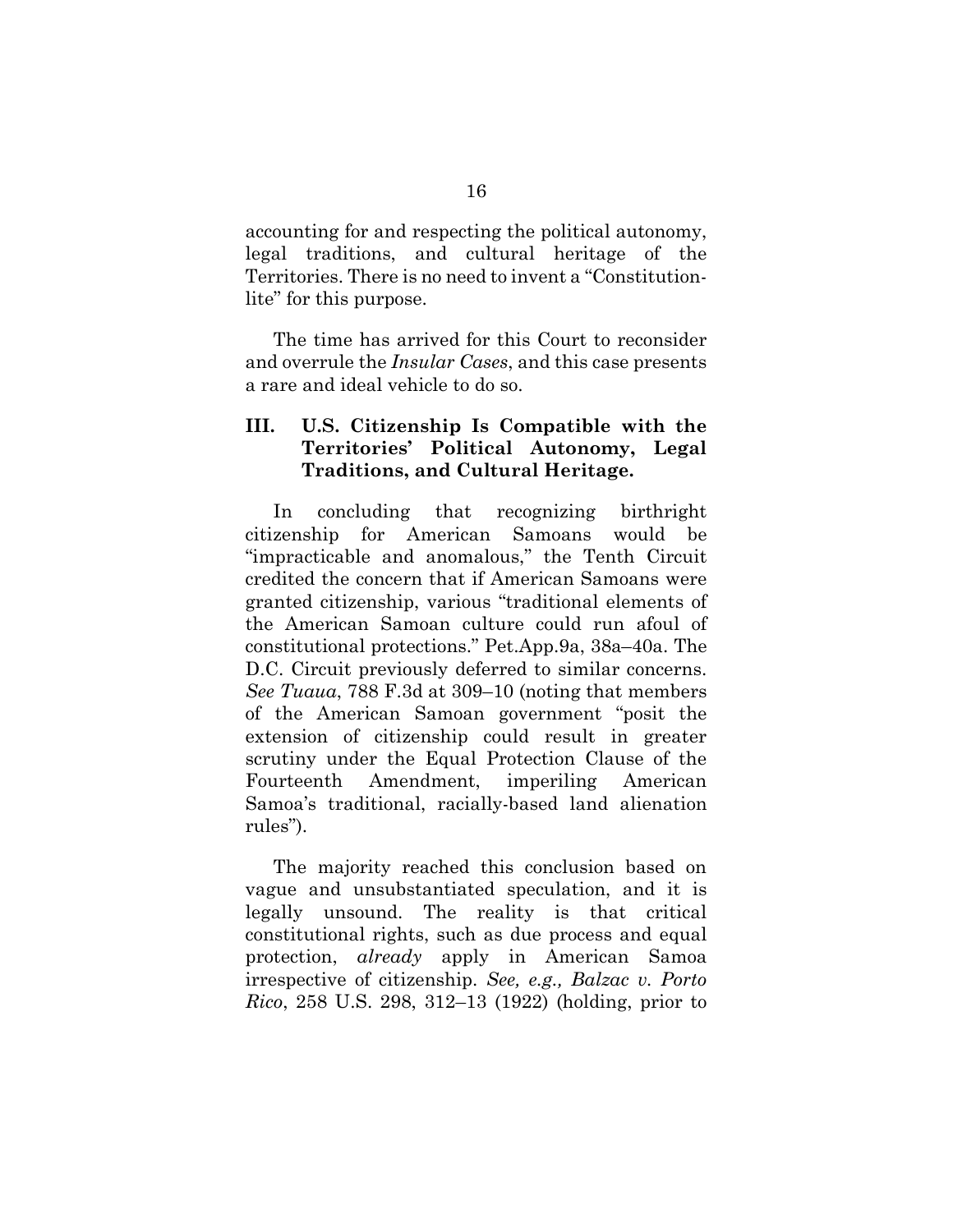Congress's recognition of birthright citizenship, that the Due Process Clause applied to Puerto Rico). Likewise, there is no support for the view that the citizenship status of individuals born in the Territories plays any role in the applicability of other provisions of the Constitution to the Territories. *See Craddick v. Terr. Registrar*, 1 Am. Samoa 2d 10 (App. Div. 1980).

 *Amici*, in contrast, can demonstrate through their own experiences how U.S. citizenship is fully compatible with the Territories' right to selfdetermination, their local legal traditions, and the preservation of their vibrant cultural heritage. Each Territory's continued ability to define and shape its own political destiny and relationship with the United States *as a Territory* does not—and need not—turn on the relationship individuals have with the United States *as citizens*. It is possible to be proud U.S. citizens while still being proud CHamorus (indigenous people of Guam and the NMI), proud Virgin Islanders, proud Puerto Ricans, proud Guamanians, and proud Samoans.

## **A. U.S. Citizenship Is Compatible with the Territories' Right to Self-Determination.**

The recognition of constitutional birthright citizenship for persons born in American Samoa will not diminish that Territory's right to selfdetermination. The question of the citizenship status of American Samoans exists separately from the question of the future political relationship between the United States and American Samoa.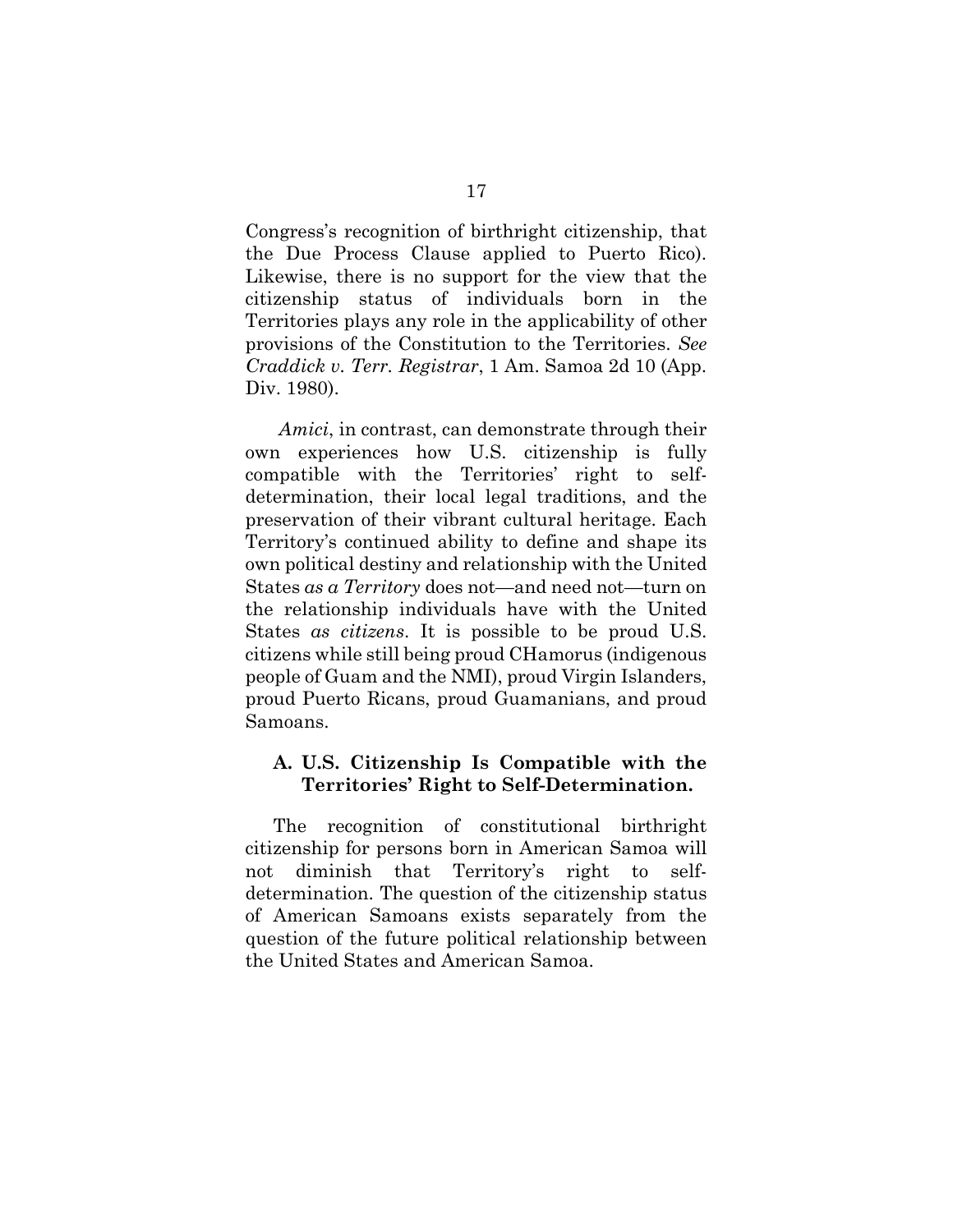The experiences of Puerto Rico and Guam are instructive. In Puerto Rico, debate concerning the ultimate political relationship between the Island and the United States has only become more robust in recent decades, as Puerto Rico has held six nonbinding referenda regarding its political status since 1967. Cristina Corujo, *What to Know About Puerto Rico's Divide Over its Territorial Status*, ABC News (Apr. 27, 2021), https://tinyurl.com/2p8tzj4z. Last year, two separate bills, each supported by separate groups from Puerto Rico, were introduced in Congress regarding the Territory's status. *See* H.R. 1525, 117th Cong. (2021); H.R. 2070, 117th Cong. (2021). Similarly, from 1980 to 1997, Guam undertook a number of plebiscites and referenda "to fundamentally advance its political status," with voters weighing in on drafting a constitution. 1 Carlyle G. Corbin, Comm'n on Decolonization, *Giha Mo'na: A Self-Determination Study for Guåhan* 1 (2021), https://tinyurl.com/4ee9b6ku. In 1997, its government formed a Decolonization Commission to study and educate its population about different potential models of sovereignty. *Id.* at 2.

The fact that the people having these debates were U.S. citizens has been immaterial. Recognition of the birthright citizenship enjoyed by people born in American Samoa will similarly do nothing to prevent American Samoa from debating its future political relationship with the United States and deciding how it wishes to exercise its right to self-determination.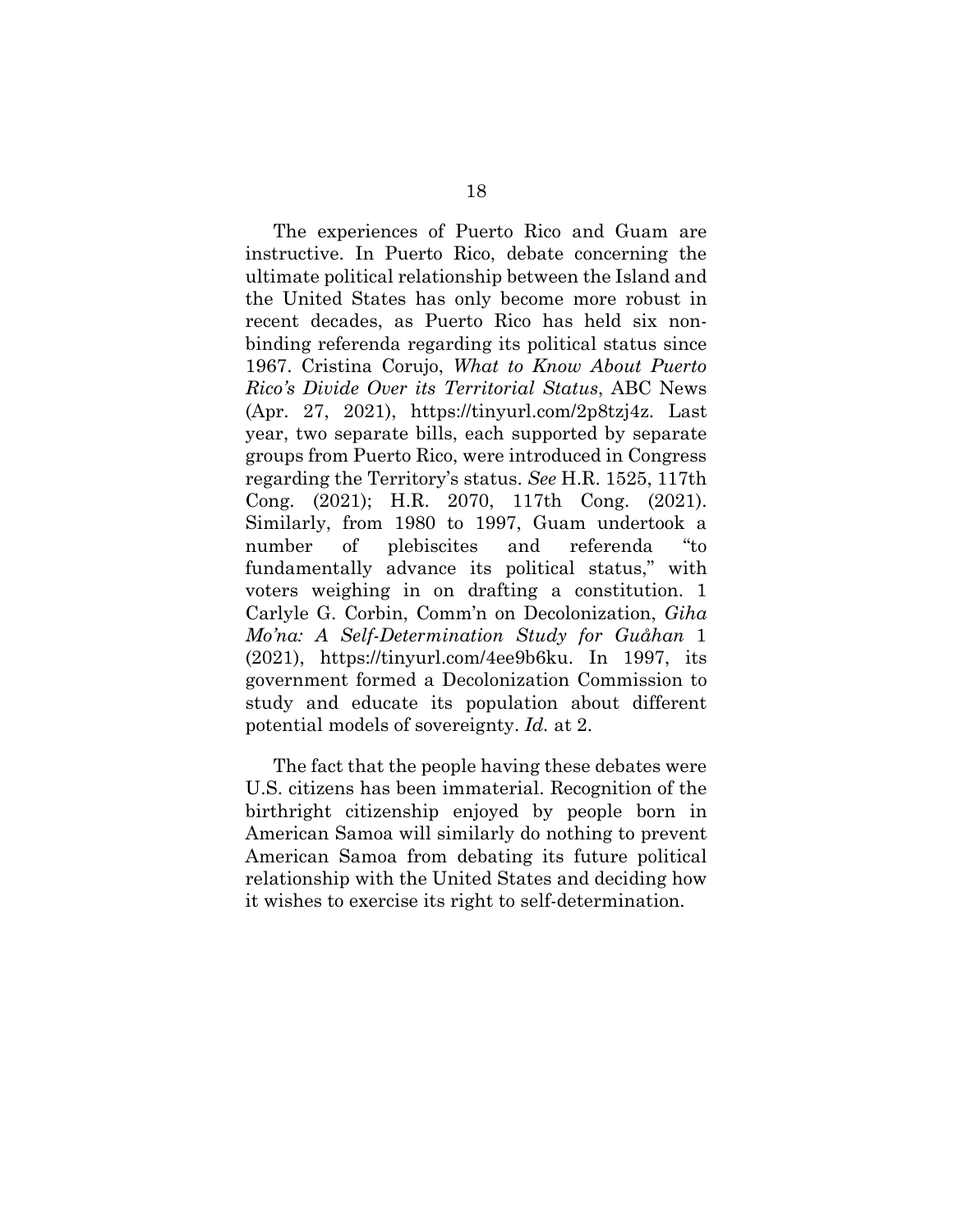## **B. U.S. Citizenship Is Compatible with the Territories' Legal Traditions.**

Recognition of birthright citizenship does nothing to undermine a Territory's unique legal regime and political institutions, and there is no reason to doubt that this will hold true in American Samoa. For the last century, U.S. citizenship has proven an important and enduring part of the other Territories' relationship to the United States. Territorial governments already resemble their counterparts in the fifty states in many ways, with each Territory having a tripartite government headed by a democratically elected governor. Most have a multiparty legislature and a Supreme Court, from which aggrieved parties may petition for review to this Court. Concerns that elements of the Samoan way of life "rest uneasily alongside the American legal system," *see* Pet.App.38a, lack substance and hearken back to the stereotypes embraced by the *Insular Cases*. "Congress has broad latitude to develop innovative approaches to territorial governance," and "may thus enable a territory's people to make largescale choices about their own political institutions." *Puerto Rico v. Sanchez Valle*, 136 S. Ct. 1863, 1876 (2016).

Contrary to the Tenth Circuit's speculation, there is little support for the notion that U.S. citizenship would threaten American Samoa's institutions or legal traditions. For instance, Courts have *already* held that the Sixth Amendment's right to a jury trial in American Samoa can coexist with the Samoan legal fixtures of "aiga" (extended family), "matai" (communal land ownership), and "ifoga" (custom in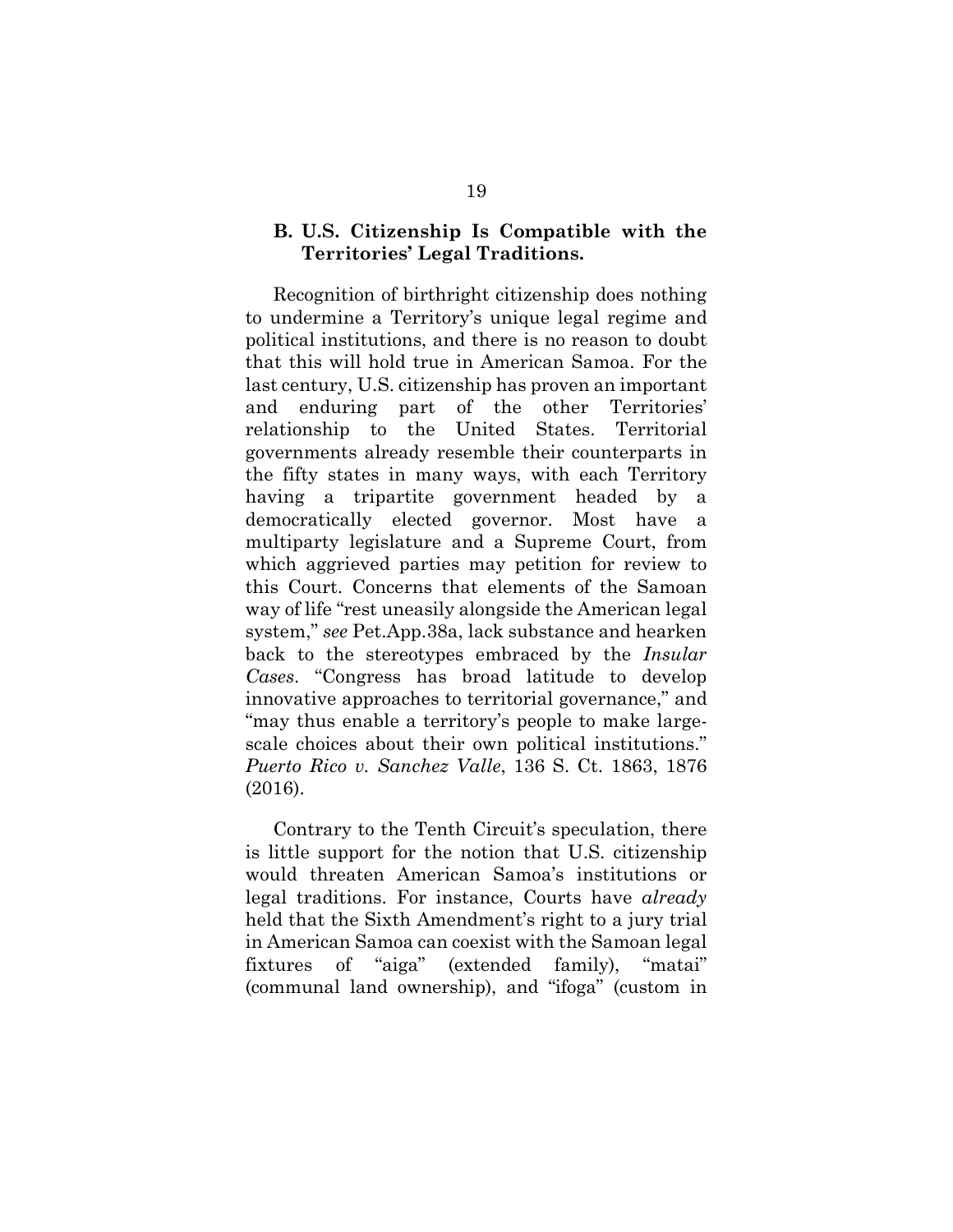which one family renders formal apology to another for a serious offense). *See King v. Andrus*, 452 F. Supp. 11, 13–17 (D.D.C. 1977). Likewise, the recognition of statutory birthright citizenship in the NMI has not invalidated longstanding laws. *See, e.g.*, *N. Mariana Islands v. Atalig*, 723 F.2d 682, 690 (9th Cir. 1984) (upholding rule providing for jury trials in criminal cases only if the offense is punishable by more than five years' imprisonment or a \$2,000 fine); *Rayphand v. Sablan*, 95 F. Supp. 2d 1133, 1136 (D. N. Mar. I. 1999) (malapportionment of the NMI Senate does not violate the Constitution's equal protection guarantee), *aff'd*, 528 U.S. 1110 (2000).

Moreover, fears that recognition of U.S. citizenship would result in a loss of land rights in American Samoa are unsupported. Similar land alienation restrictions are also in place throughout the NMI, and the Ninth Circuit has upheld such restrictions against constitutional challenge. *Wabol v. Villacrusis*, 958 F.2d 1450, 1462 (9th Cir. 1990) ("It would truly be anomalous to construe the equal protection clause to force the United States to break its pledge to preserve and protect NMI culture and property."). Crucially, the Ninth Circuit made no suggestion that citizenship played any role in its analysis. And American Samoa's own High Court, led by the then-Chief Judge of the Southern District of California sitting by designation, has already rejected an equal protection challenge to local land alienation rules. *See Craddick*, 1 Am. Samoa 2d 10.

The Constitution offers no reason to think citizenship would change this result. To the contrary, the text of the Constitution provides an important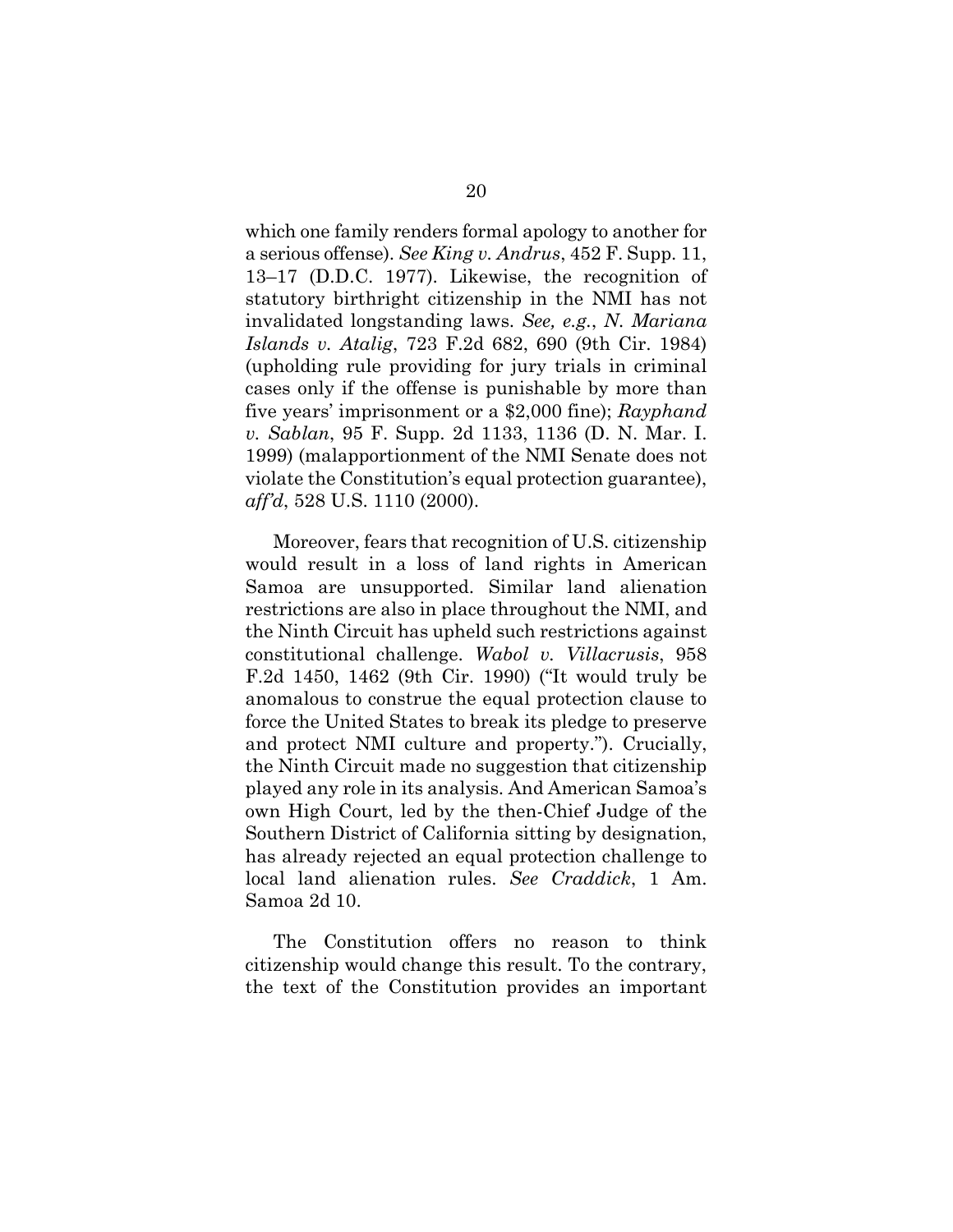reason to conclude the opposite: the Fifth Amendment's guarantee of due process, including its equal protection component, *see Vaello Madero*, 142 S. Ct. at 1541, refers to "persons," not citizens. U.S. Const. amend. V.

## **C. U.S. Citizenship Is Compatible with the Preservation of Each Territory's Distinctive Cultural Heritage.**

Even a brief discussion of the vibrant cultures and traditions of the four Territories *amici* represent demonstrates that U.S. citizenship does not come at the cost of losing cultural heritage.

## *1. Guam*

The case of Guam is perhaps most similar to that of American Samoa. The United States acquired Guam from Spain in 1898 under the terms of the Treaty of Paris that concluded the Spanish-American War. *See* Tom C.W. Lin, *Americans, Almost and Forgotten*, 107 Calif. L. Rev. 1249, 1261 (2019). However, Guamanians were labeled as non-citizen U.S. nationals until 1950, when Congress finally passed the Organic Act of Guam. *See* 48 U.S.C.  $§ 1421(a).$ 

Since the recognition of U.S. citizenship, Guamanians have maintained their distinctive culture and identity. The CHamoru are the largest ethnic group in Guam, and CHamoru (also referred to as Chamorro), along with English, are the Territory's official languages. Both the Federal and Territorial governments have taken steps to preserve the CHamoru language through legislation and public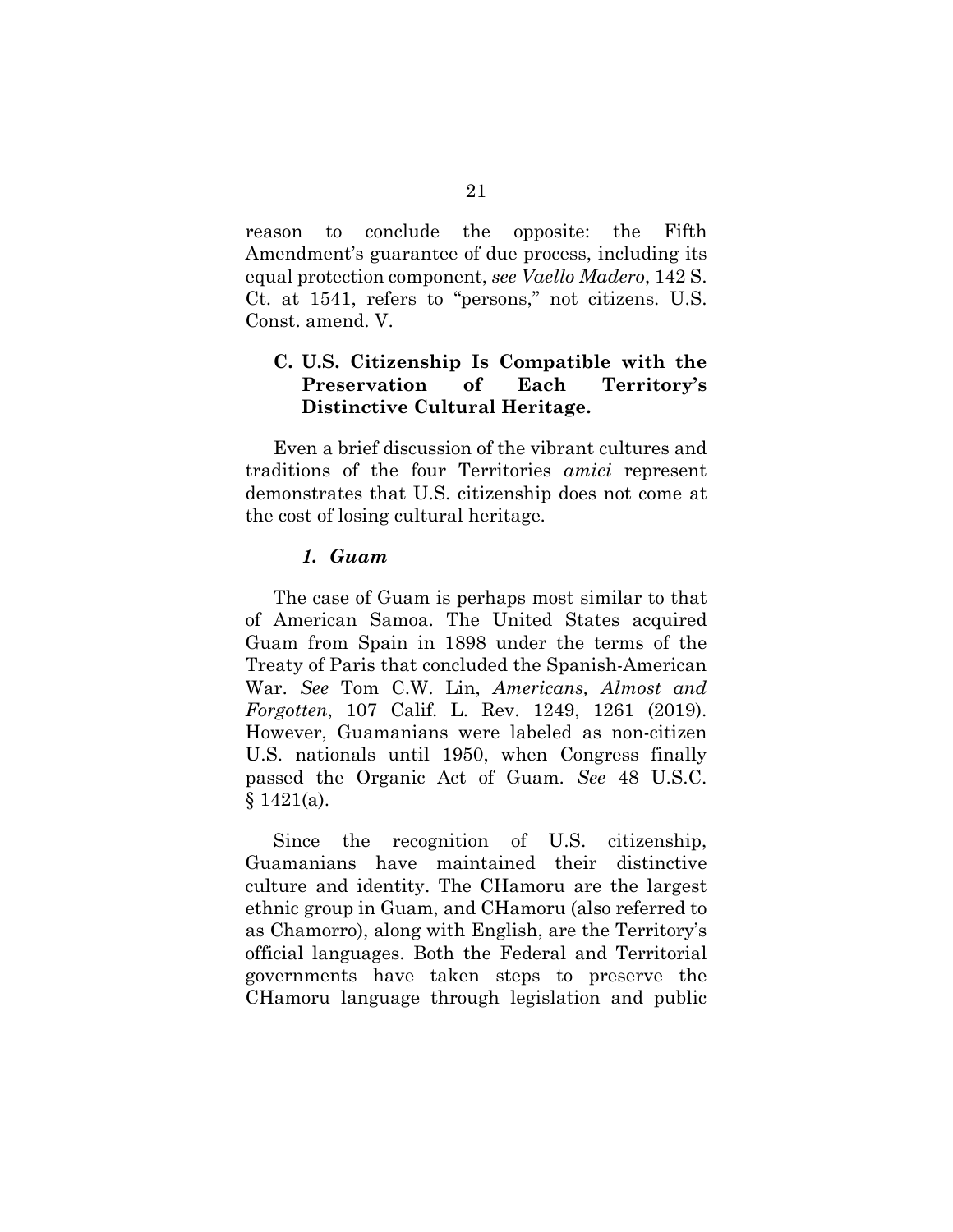education campaigns. *See* Eduardo D. Faingold, *Language Rights and the Law in the United States and its Territories* 78 (2018); *see also* Corbin, *supra*, at 126 ("The government of Guam has established agencies which aid CHamoru cultural preservation and perpetuation, recognizing the need to preserve CHamoru language and heritage."). Guamanians also remain deeply connected to other dimensions of their unique heritage, exemplified by Liberation Day, which commemorates the people of Guam's liberation from Japan. *See* Jesse K. Souki, *The Forgotten Heroes: Reparations for Victims of Occupied Guam During World War II*, 1 Seattle J. Soc. Just. 573, 581 (2003). This weeks-long, island-wide celebration includes traditional dances, cultural competitions, and exhibitions, alongside patriotic commemoration of Guam's relationship with the United States. Andrew Critchelow, *Cultural Event Marks Liberation of Guam*, The News-Enterprise (July 20, 2019), https://tinyurl.com/mwuwrsn7.

#### *2. The Northern Mariana Islands*

After World War II, the United States initially administered the Northern Mariana Islands as part of the Trust Territories of the Pacific Islands, to be governed under the terms of the United Nations Trusteeship Agreement. *See* Joseph E. Horey, *The Right of Self-Government in the Commonwealth of the Northern Mariana Islands*, 4 Asian-Pac. L. & Pol'y J. 180, 181 (2003). In 1975, Congress approved the Covenant to Establish a Commonwealth of the Northern Mariana Islands, which authorized the NMI to self-govern on matters related to internal affairs, while reserving for the federal government control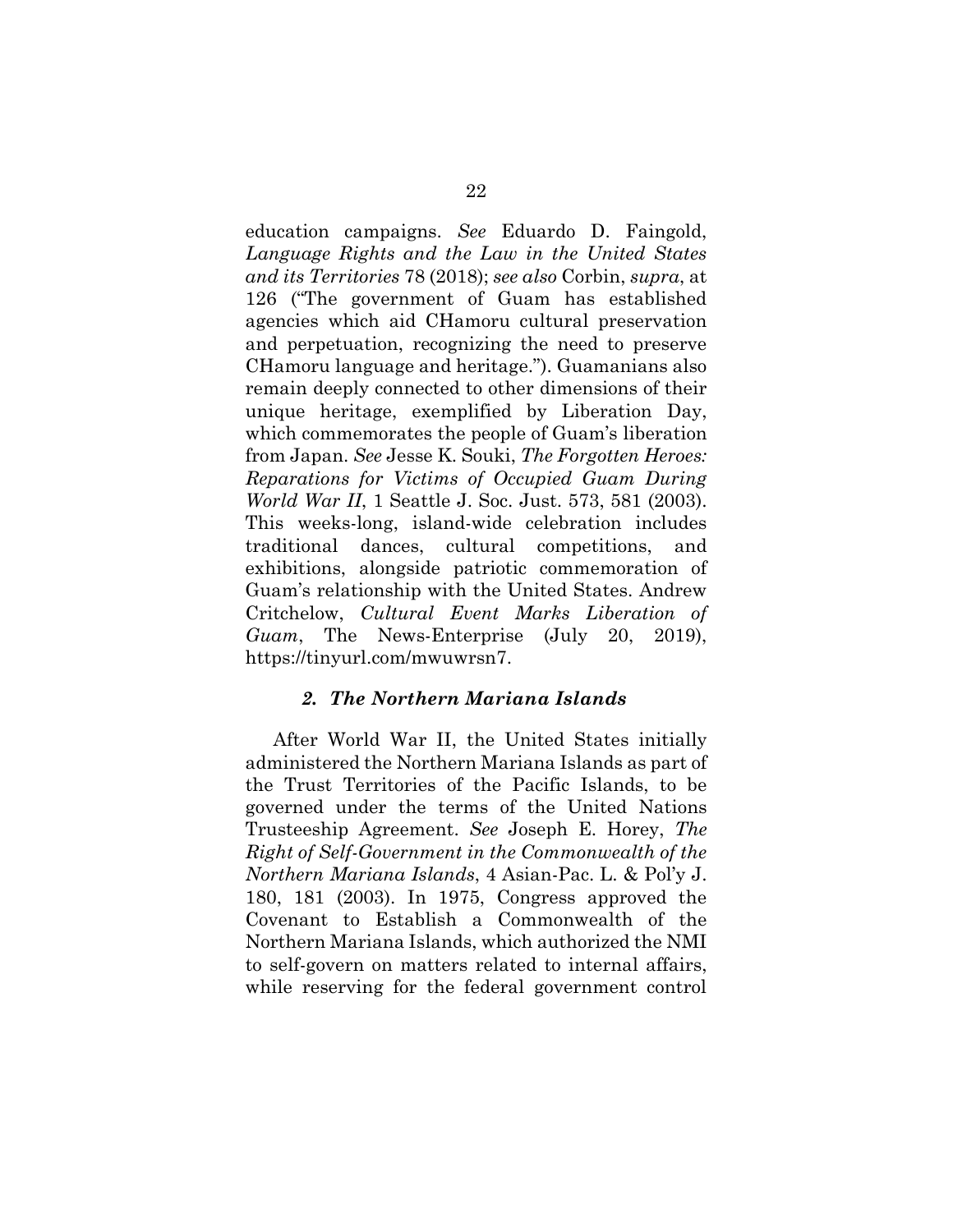over foreign affairs and defense. *Id*. at 183. The Covenant also contained a provision recognizing birthright citizenship for the NMI. *See* Charles R. Venator-Santiago et al., *Citizens and Nationals: A Note on the Federal Citizenship Legislation for the United States Pacific Island Territories, 1898 to the Present*, 10 Charleston L. Rev. 251, 273 (2016).

Since its inception, the Covenant has sought to preserve "cultural balances" in the NMI. *See*  Marybeth Herald, *The Northern Mariana Islands: A Change in Course Under Its Covenant with the United States*, 71 Or. L. Rev. 127, 140 (1992). To this end, the Covenant includes provisions that protect the political and property interests of the NMI's smaller islands and their inhabitants. *Id*. The NMI also share a rich cultural heritage with Guam, as "the Chamorro people of Guam and the Northern Marianas have retained their common culture and language and have maintained the close ties that flow from kinship and geographic proximity." *Id.* at 201 n.329. In addition to English, Chamorro and Carolinian are the NMI's official languages.

#### *3. Puerto Rico*

Like Guam, Puerto Rico became part of the United States under the terms of the Treaty of Paris of 1898. *See* Lin, *supra*, at 1254. Later, the Nationality Act of 1940 recognized that "all persons born in Puerto Rico on or after January 13, 1941, and subject to the jurisdiction of the United States, are citizens of the United States at birth." *See* 8 U.S.C. § 1402.

Similar to other Territories, Puerto Rico has maintained a vibrant culture since its people were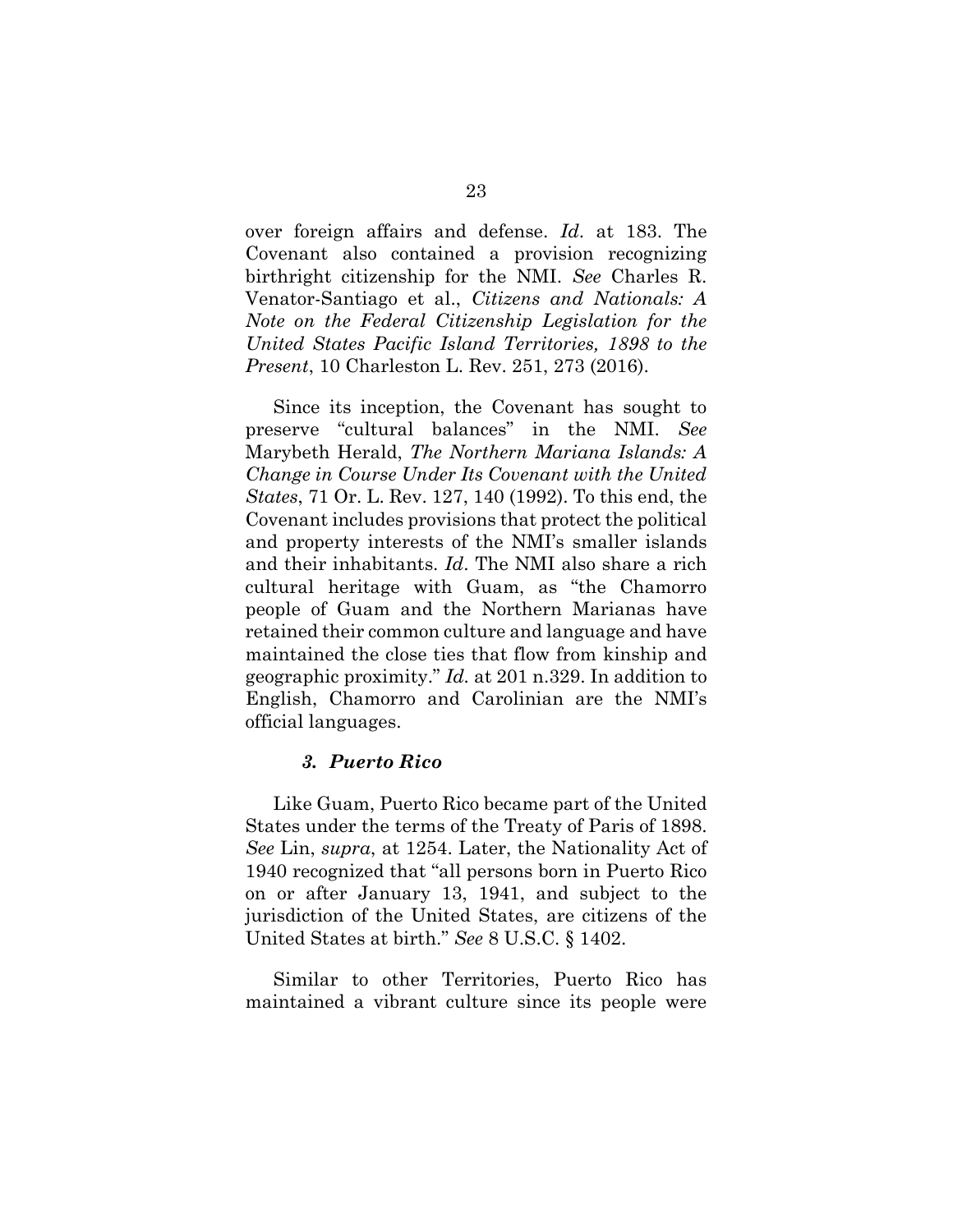recognized as U.S. citizens. "Puerto Rican culture is a rich and diverse tapestry that mixes Native, Spanish, and African heritage." Pedro A. Malavet, *Puerto Rico: Cultural Nation, American Colony*, 6 Mich. J. Race & L. 1, 66 (2000). Although English and Spanish are Puerto Rico's official languages, over 95% of its population speaks Spanish. *See What Languages Are Spoken in Puerto Rico?*, WorldAtlas (last visited May 10, 2022), https://tinyurl.com/2p86wsra. The Spanish language dominates everyday life, serving as the primary language of its public school system. *See*  Ingrid T. Colón, *Bilingual Education in Puerto Rico: Interview with Dr. Kevin S. Carroll*, New America (Aug. 12, 2019), https://tinyurl.com/yc24w6tk.

The harmony between Puerto Rican culture and U.S. citizenship is even enshrined in Puerto Rico's Constitution, which reads in part: "We consider as determining factors in our life our citizenship of the United States of America and our aspiration continually to enrich our democratic heritage in the individual and collective enjoyment of its rights and privileges ... [and] the co-existence in Puerto Rico of the two great cultures of the American Hemisphere." P.R. Const. pmbl.

## *4. U.S. Virgin Islands*

The United States acquired the Virgin Islands from Denmark in 1917, with Congress recognizing citizenship ten years later. *See* Lin, *supra*, at 1261. Since then, Virgin Islanders have continued to enjoy a unique culture. Although English is the Islands' official language, its residents are known to infuse English with Creole to create a distinctive local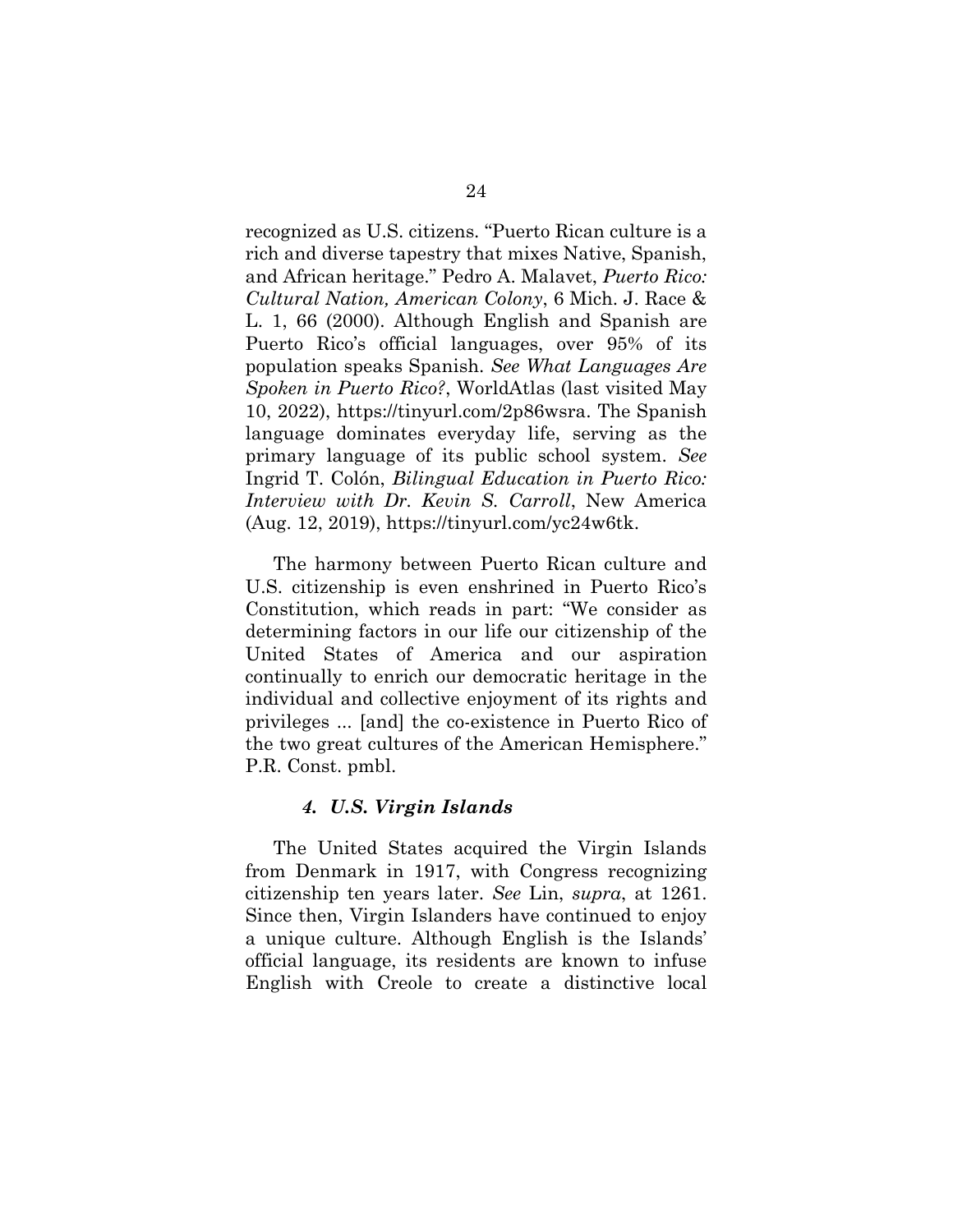vernacular. *See Virgin Islands Language*, VInow (last visited May 10, 2022), https://tinyurl.com/4sc5cy9w. As in other Territories, Virgin Islanders remain deeply connected to their Afro-Caribbean and indigenous roots. For instance, quelbe—likely derived from the Islands' formerly enslaved people—is the Territory's official music, with performances during Emancipation Day, which commemorates the 1848 uprising that ended slavery. *Virtual Quelbe Concert Commemorates Emancipation Day*, V.I. Daily News (July 3, 2020), https://tinyurl.com/yckk9dye. The month-long Carnival in spring and Festival during Christmas provide Virgin Islanders with another occasion to celebrate their culture, cuisine, history, music, and people each year.

\*\*\*

Each of the four Territories *amici* represent has experienced political and cultural shifts over the course of several centuries. But these natural evolutions of culture are unrelated to the citizenship status of persons born in the Territories. Throughout their time under the American flag, the peoples of the Territories have shown that U.S. citizenship is fully compatible with their resilience and the continued celebration of their heritage, sustained for millennia by diverse cultures from the Pacific Ocean to the Caribbean Sea. There is no reason to believe that recognition of birthright citizenship would diminish American Samoa's unique culture or stifle its right to shape its own destiny.

This Court can and should show respect for the right to political and cultural self-determination of